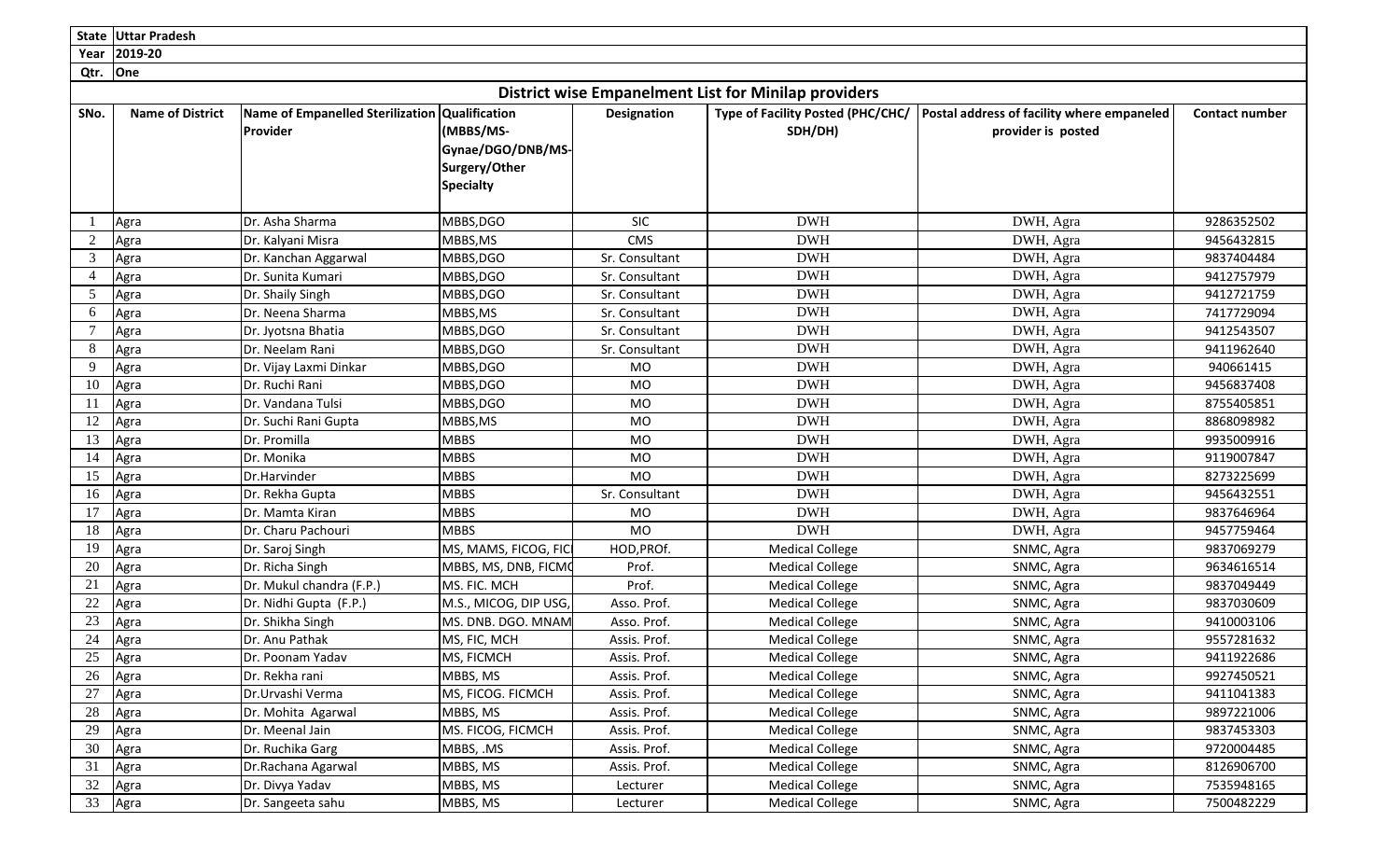| 34<br>Agra          | Dr. Amit Tandan        | MBBS, MS        | Lecturer    | <b>Medical College</b> | SNMC, Agra            | 9837053990 |
|---------------------|------------------------|-----------------|-------------|------------------------|-----------------------|------------|
| 35<br>Agra          | DR. Akanksha           | <b>MBBS, MS</b> | Lecturer    | <b>Medical College</b> | SNMC, Agra            | 9837140378 |
| 36<br>Agra          | Dr. Abhilasha          | MBBS., MS       | Lecturer    | <b>Medical College</b> | SNMC, Agra            |            |
| 37<br>Agra          | Dr. Shriya Sahney      | <b>MBBS</b>     | <b>MO</b>   | <b>CHC</b>             | CHC, Fatehabad        | 9675344969 |
| 38<br>Agra          | Dr. Usha Singh         | <b>MBBS</b>     | <b>MO</b>   | PHC                    | PHC Dahtora Bichpuri  | 8755015003 |
| 39<br>Agra          | Dr. Kumud Tomar        | <b>MBBS</b>     | <b>MO</b>   | <b>CHC</b>             | CHC, Kiraoli          | 9772973663 |
| 40<br>Agra          | Dr. Mukta Agrawal      | <b>MBBS</b>     | <b>MO</b>   | CHC                    | CHC, Bah              |            |
| 41<br>Agra          | Dr. Sunita Gautam      | <b>MBBS</b>     | <b>MO</b>   | <b>UPHC</b>            | UPHC, Lohamandi-1     | 9457150409 |
| 42<br>Agra          | Dr. Meghna Sharma      | <b>MBBS</b>     | <b>MO</b>   | <b>UPHC</b>            | UPHC, Jeeoni Mandi    | 9897530425 |
| 43<br>Agra          | Dr. Pramod Yadav       | MBBS, MS        | Surgeon     | CHC                    | CHC, Bichpuri         | 9412407563 |
| 44<br>Agra          | Dr. Sanjeev Kumar      | <b>MBBS</b>     | <b>MO</b>   | <b>CHC</b>             | CHC, Baroli Ahir      |            |
| 45<br>Agra          | Dr. Subhash Chand      | MBBS, MS        | Surgeon     | CHC                    | CHC, Etmadpur         |            |
| 46<br>Agra          | Dr. Supriya jain       | <b>MBBS</b>     | <b>MO</b>   | PHC                    | PHC Runkuta, Achhnera | 8737056979 |
| 47<br>Agra          | Dr. Kalpana Joshi      | <b>MBBS</b>     | MO          | CHC                    | <b>CHC Khandauli</b>  | 9873821629 |
| 48<br>Ambedkarnagar | Dr Ashok Kumar         | <b>MBBS</b>     | <b>MO</b>   | PHC                    | PHC Akbarpur          | 9026761820 |
| 49<br>Ambedkarnagar | Dr Atul Gautam         | <b>MBBS</b>     | <b>MO</b>   | CHC                    | <b>CHC Katehri</b>    | 7985932121 |
| 50<br>Ambedkarnagar | Dr Amrit Prakash       | <b>MBBS</b>     | <b>MO</b>   | <b>CHC</b>             | <b>CHC Bhiti</b>      | 8601103050 |
| 51<br>Ambedkarnagar | Dr Vijay Prakash       | <b>MBBS</b>     | <b>MO</b>   | CHC                    | CHC Jalalpur          | 9454065223 |
| 52<br>Ambedkarnagar | Dr Praveen Kumar Badal | <b>MBBS</b>     | <b>MO</b>   | <b>CHC</b>             | CHC bhiyaon           | 9161353501 |
| 53<br>Ambedkarnagar | Dr Brijesh Yadav       | <b>MBBS</b>     | <b>MOIC</b> | <b>CHC</b>             | CHC Bhiyaon           | 8948500546 |
| 54<br>Ambedkarnagar | Dr Sunil Kumar Maurya  | <b>MBBS</b>     | <b>MO</b>   | CHC                    | <b>CHC Alapur</b>     | 9451772722 |
| 55<br>Ambedkarnagar | Dr Muni Lal nigam      | <b>MBBS</b>     | <b>MOIC</b> | <b>BPHC</b>            | <b>BPHC Ramnagar</b>  | 9450489914 |
| 56<br>Ambedkarnagar | Dr Uday Chand Yadav    | <b>MBBS</b>     | <b>MOIC</b> | CHC                    | CHC Janhageerganj     | 9452457445 |
| 57<br>Ambedkarnagar | Dr. Vijay Tiwari       | <b>MS</b>       | Consaltant  | <b>DCH</b>             | <b>DCH</b>            | 9450154941 |
| 58<br>Ambedkarnagar | Dr. B. Verma           | <b>DGO</b>      | <b>DGO</b>  | <b>DCH</b>             | <b>DCH</b>            | 9411108031 |
| 59<br>Ambedkarnagar | Dr. Hemant             | <b>DGO</b>      | <b>DGO</b>  | CMO Office             | CMO Office            | 8765593232 |
| 60<br>Amethi        |                        | 0 0             | $\Omega$    | $\Omega$               | 0                     | $\Omega$   |
| 61<br>Auraiya       | DR. SHASHIBALA SINGH   | <b>DGO</b>      | <b>ACMO</b> | <b>CMO OFFICE</b>      | CMO OFFICE Auraiya    | 9897342560 |
| 62<br>Azamgarh      | DR. Lal Mani           | <b>DGO</b>      | <b>MO</b>   | <b>DWH</b>             | Azamgarh-DWH          |            |
| 63<br>Azamgarh      | DR. Aslam              | <b>DGO</b>      | <b>MO</b>   | <b>DWH</b>             | Azamgarh-DWH          |            |
| -64<br>Baghpat      | DR. SAWNI GOYAL        | <b>MBBS</b>     | LMO         | CHC                    | <b>CMO OFFICE</b>     | 9219286196 |
| Bahraich<br>65      | Dr R K Basant          | MS              | Surgeon     | DH                     | DH Bahraich           | 9889815629 |
| Bahraich<br>66      | Dr Pankaj Srivastav    | MS              | Surgeon     | DH                     | DH Bahraich           | 9473691448 |
| Bahraich<br>67      | Dr Anuradha Mishra     | <b>MBBS</b>     | MO          | <b>DWH</b>             | <b>DWH BRH</b>        | 7800742608 |
| Bahraich<br>68      | Dr Rabiya Sultana      | <b>MBBS</b>     | <b>MO</b>   | <b>DWH</b>             | <b>DWH BRH</b>        | 9415571706 |
| Ballia<br>69        | Dr. Sumita Sinha       | <b>MBBS</b>     | CMS         | DH                     | <b>DWH</b> Ballia     | 9415252416 |
| 70<br>Ballia        | Dr Sangam Singh        | <b>DGO</b>      | MO          | DH                     | <b>DWH</b> Ballia     | 9918692499 |
| 71<br>Balrampur     | Dr. Mahi Kirti         | <b>DGO</b>      | <b>MS</b>   | DH                     | MIK District Hospital | 9452564431 |
| 72<br>Balrampur     | Dr. P K Mishra         | <b>DGO</b>      | <b>MS</b>   | DH                     | MIK District Hospital | 9506412395 |
| 73<br>Balrampur     | Dr. R K Singh          | <b>DGO</b>      | <b>MS</b>   | DH                     | MIK District Hospital | 9415188393 |
| 74<br>Balrampur     | Dr. R P Mishra         | MS-Surgery      | MS          | <b>DCH</b>             | <b>DCH</b>            | 9452946993 |
| 75<br>Balrampur     | Dr. Arun               | MS-Surgery      | <b>MS</b>   | <b>DCH</b>             | <b>DCH</b>            | 9651684516 |
| 76<br>Balrampur     | Dr. Sarika Sahu        | <b>MBBS</b>     | <b>MBBS</b> | Tulsipur               | <b>Tulsipur CHC</b>   |            |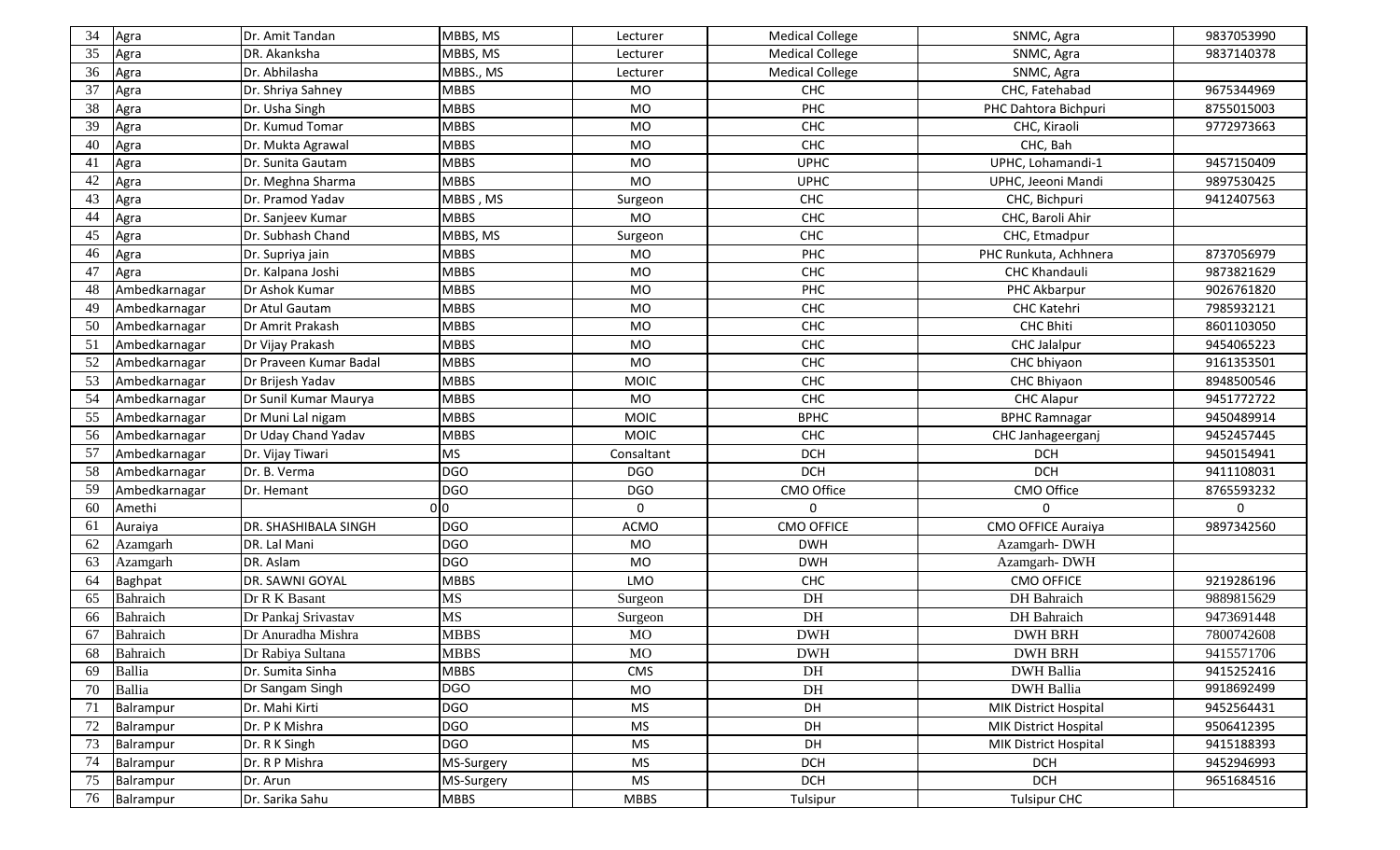| 77         | Banda                    | Dr Usha Singh                            | <b>DGO</b>                 | CMS-F                  | <b>DWH</b>           | DWH-Banda                                    | 8005192742               |
|------------|--------------------------|------------------------------------------|----------------------------|------------------------|----------------------|----------------------------------------------|--------------------------|
| 78         | Banda                    | Dr MC Pal                                | <b>MBBS</b>                | Dy CMO                 | CMO Office Banda     | CMO Office Banda                             | 9450814301               |
| 79         | Banda                    | Dr VK Srivastav                          | <b>MBBS</b>                | <b>MOIC</b>            | CHC                  | <b>CHC Atarra</b>                            | 9450226158               |
| 80         | Banda                    | Dr Narendra Vishvakarma                  | <b>MBBS</b>                | <b>MOIC</b>            | <b>PHC</b>           | Badokhar Khurd                               | 8005193409               |
| 81         | Banda                    | Dr Asutosh Mishra                        | <b>MBBS</b>                | MO                     | DWH-Banda            | DWH-Banda                                    |                          |
| 82         | Banda                    | Dr Manorma Srivastav                     | MBBS (Pvt)                 | MO                     | HTC-Banda            | DWH-Banda                                    | 9415143203               |
| 83         | Barabanki                |                                          | 0 <sub>0</sub>             | $\mathbf 0$            | 0                    | $\mathbf 0$                                  |                          |
| 84         | <b>Bareilly</b>          | Dr. Aneeta Dasmana                       | <b>MBBS</b>                | <b>GYNECOLOGIST</b>    | DWH, Bareilly        | DWH, Bareilly                                | 9412606012               |
| 85         | <b>Bareilly</b>          | Dr. Shashi Katiyar                       | <b>MBBS</b>                | <b>MO</b>              | DWH, Bareilly        | DWH, Bareilly                                | 9457010662               |
| 86         | <b>Bareilly</b>          | Dr. Prachi Singh                         | <b>MBBS</b>                | MO                     | CHC Baheri, Bareilly | CHC Baheri, Bareilly                         | 8171615666               |
| 87         | <b>Bareilly</b>          | Dr. Kiran Bala                           | <b>MBBS</b>                | MO                     | DWH, Bareilly        | DWH, Bareilly                                | 9415574335               |
| 88         | Basti                    | Dr Mamta Rani                            | <b>DGO</b>                 | <b>DGO</b>             | DH                   | DWH, Basti                                   | 9415785607               |
| 89         | Basti                    | Dr Anita verma                           | <b>MBBS</b>                | <b>Medical Officer</b> | CHC                  | DWH, Basti                                   | 8299711785               |
| 90         | Basti                    | Dr Archana Pandey                        | <b>MBBS</b>                | <b>Medical Officer</b> | DH                   | DWH, Basti                                   | 9795344896               |
| 91         | Basti                    | Dr Seema Sharma                          | <b>MBBS</b>                | <b>Medical Officer</b> | CHC                  | <b>CHC Harriya</b>                           | 9838351730               |
| 92         | Basti                    | Dr. Sima Chaudhary                       | DGO (Contractual)          | <b>LMO</b>             | DH                   | DWH, Basti                                   | 9415173267               |
| 93         | Basti                    | Dr. Shweta Srivasatva                    | DGO (Contractual)          | <b>LMO</b>             | DH                   | DWH, Basti                                   | 8795677203               |
| 94         | Basti                    | Dr.G.D.Yadav                             | <b>DGO</b>                 | <b>DGO</b>             | DH                   | DWH, Basti                                   | 9454777910               |
| 95         | Bijnor                   | Dr Abha Varma                            | <b>DGO</b>                 | CMS                    | DH                   | District Women Hospital Bijnor               | 7300769287               |
| 96         | Bijnor                   | Dr Ritu Chauhan                          | <b>DGO</b>                 | <b>NHM Consultante</b> | DH                   | District Women Hospital Bijnor               | 9870788463               |
| 97         | Bijnor                   | Dr Indu bala                             | <b>DGO</b>                 | Senior Consultante     | Private              | Akanksha Hospital Bijnor                     | 9634288585               |
| 98         | <b>Budaun</b>            | Dr. Hakim Singh                          | MS. Gynae                  | Gynae                  | <b>DWH</b>           | District women Hospital Budaun<br>Pin 243601 | 9412159423               |
| 99         | <b>Budaun</b>            | Dr. Neha Gupta                           | <b>MBBS</b>                | <b>LMO MBBS</b>        | CHC Dataganj         | CHC Dataganj Budaun Pin. 243601              | 8765084371               |
| 100        | Bulandshahar             | 1.Dr. Sudha Sharma                       | <b>DGO</b>                 | Gynai                  | <b>DWH</b>           | <b>DWH</b>                                   |                          |
|            |                          | 2. Dr. Nishi                             | <b>DGO</b>                 | Gynai                  | <b>DWH</b>           | <b>DWH</b>                                   |                          |
|            |                          | 3.Dr.Urmila                              | <b>DGO</b>                 | <b>CMS</b>             | PPC Khurja           | PPC Khurja                                   |                          |
|            |                          | 4. Dr. Madhubala                         | <b>DGO</b>                 | Gyani                  |                      | <b>DWH</b>                                   |                          |
|            |                          |                                          |                            |                        | <b>DWH</b>           |                                              |                          |
|            |                          | 5. Dr. Narendra                          | <b>MBBS</b>                | <b>MO</b>              | <b>DCH</b>           | <b>DCH</b>                                   |                          |
|            |                          | 6.Dr.SK Upadhaya                         | <b>MBBS</b>                | <b>MO</b>              | <b>BBD</b>           | <b>BBD</b>                                   |                          |
|            |                          | 7.Dr.AK Bhandari                         | <b>MBBS</b>                | <b>MOIC</b>            |                      |                                              |                          |
|            |                          |                                          |                            |                        | Syana                | Syana                                        |                          |
|            |                          | 8.Dr.Beena Singh                         | <b>DGO</b>                 | <b>CMS</b>             | <b>DWH</b>           | <b>DWH</b>                                   |                          |
| 101        | Chitrakoot               | Dr. Ramakant Chauriha                    | MBBS, DGO                  | Dy. CMO                | <b>CMO OFFICE</b>    | <b>CMO OFFICE</b>                            | 9415182131               |
| 102        | Chitrakoot               | Dr. L. S. Garg                           | <b>MBBS</b>                | MO                     | Shivrampur           | Shivrampur                                   | 9450988441               |
| 103        | Chitrakoot               | Dr. Dilip Patel                          | <b>MBBS</b>                | MO                     | Manikpur             | Manikpur                                     | 8765757363               |
| 104        | Chitrakoot               | Dr. Rajesh Khare                         | MS, Gen. Surgery           | Gen-Surgeon            | <b>DCH</b>           | <b>DCH</b>                                   | 9415344776               |
|            |                          |                                          |                            |                        |                      |                                              |                          |
| 105<br>106 | Chitrakoot<br>Chitrakoot | Dr. Shailendra Singh<br>Dr. Rajesh Singh | <b>MBBS</b><br><b>MBBS</b> | Mmo<br>mo              | Ramnagar<br>Manikpur | Ramnagar<br>Manikpur                         | 9936603786<br>8353977704 |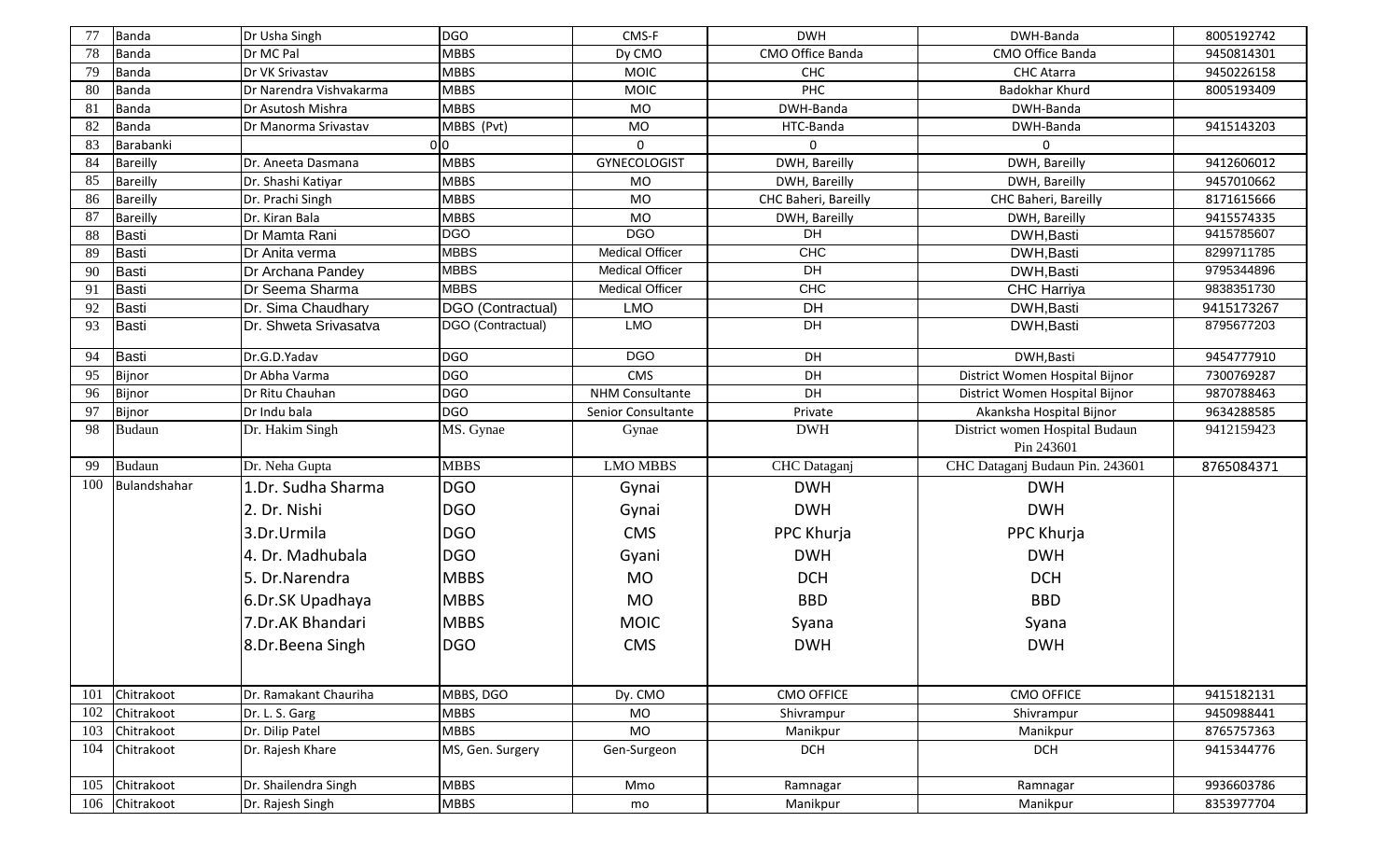| 107             | Chitrakoot  | Dr. Rafiq Ansari                   | MBBS, DGO   | Gynocologist    | <b>DCH</b>                  | Chitrakoot                       | 8318930479 |
|-----------------|-------------|------------------------------------|-------------|-----------------|-----------------------------|----------------------------------|------------|
| 108             | Deoria      | Dr. Poonam Bala                    | <b>MBBS</b> | <b>MO</b>       | <b>CHC</b>                  | Gauri Bazar                      | 9451813481 |
| 109             | Deoria      | Dr. Shashiprabha Singh             | <b>MBBS</b> | <b>MO</b>       | <b>CHC</b>                  | Patherdeva                       | 8415180897 |
| 110             | Deoria      | Dr. Deepa Gupta                    | <b>MBBS</b> | <b>MO</b>       | <b>CHC</b>                  | Lilapur                          | 8865246890 |
| 111             | Deoria      | Dr. Pratibha Singh                 | <b>MBBS</b> | <b>MO</b>       | <b>CHC</b>                  | Lilapur                          | 8410797621 |
| 112             | Deoria      | Dr. Zishan Alam                    | <b>MBBS</b> | <b>MO</b>       | <b>CHC</b>                  | Tarkulwa                         | 9005213588 |
| 113             | Deoria      | Dr. Narendra Kumar Navin           | <b>MBBS</b> | <b>MO</b>       | <b>PHC</b>                  | Bankata                          | 9565934443 |
| 114             | Deoria      | Dr. Anand Mishra                   | <b>MBBS</b> | <b>MO</b>       | <b>CHC</b>                  | Pipara Daula Kadam               | 8173976789 |
| 115             | Deoria      | Dr. Anup Pratap Narayan Singh MBBS |             | <b>MO</b>       | <b>PHC</b>                  | <b>Bakhara</b>                   | 9651397139 |
| 116             | Deoria      | Dr. Omprakash                      | <b>MBBS</b> | <b>MO</b>       | <b>PHC</b>                  | Deshi Deoria                     | 9839059652 |
| 117             | Deoria      | Dr. Harshita Srivastava            | <b>DGO</b>  | Surgeon         | <b>DWH</b>                  | Deoria                           |            |
| 118             | Etah        | Dr. Anita Kumari                   | <b>DGO</b>  | <b>LMO</b>      | DH                          | DWH, Etah                        | 9837604648 |
| 119             | Etah        | Dr. Z.P. Khan                      | <b>MBBS</b> | <b>LMO</b>      | <b>CHC</b>                  | CHC - Jalesar                    | 7417877379 |
| 120             | Faizabad    | R. P. Verma                        | <b>MS</b>   | MO              | <b>DWH</b>                  | <b>DWH</b>                       | 9415077115 |
| 12 <sup>2</sup> | Faizabad    | Dr. Mithlesh Bharti                | <b>MS</b>   | <b>DGO</b>      | <b>DWH</b>                  | <b>DWH</b>                       | 8318745626 |
| 122             | Faizabad    | Digvijay Nath                      | <b>MS</b>   | Surgeon         | Sri RAM hospital            | Sri RAM hospital                 | 9415140520 |
| 123             | Faizabad    | Satya Prakash Bansal               | <b>MS</b>   | Surgeon         | <b>DHM</b>                  | <b>DHM</b>                       | 9415332106 |
| 124             | Faizabad    | Vineeta Rai                        | <b>MS</b>   | <b>DGO</b>      | <b>DWH</b>                  | <b>DWH</b>                       | 9415145951 |
| 125             | Faizabad    | Priyanka Jain                      | <b>MS</b>   | <b>DGO</b>      | <b>DWH</b>                  | <b>DWH</b>                       | 9450546635 |
| 126             | Faizabad    | Dr. R.C. Gupta                     | <b>MS</b>   | Surgeon         | <b>DHM</b>                  | <b>DHM</b>                       | 7860284638 |
| 127             | Faizabad    | Dr.Ajay Anand                      | <b>MS</b>   | Surgeon         | Poora Bazar                 | Poora Bazar                      | 9450430915 |
| 128             | Faizabad    | Dr.H.O Srivastava                  | <b>MS</b>   | Surgeon         | <b>DHM</b>                  | <b>DHM</b>                       | 9415047949 |
| 129             | Faizabad    | DR.Madan Kumar Barnwal             | <b>MBBS</b> | <b>MO</b>       | <b>CHC Rudhouli</b>         | <b>CHC Rudhouli</b>              | 9415185329 |
| 130             | Faizabad    | Dr.D.N. Dwivedi                    | <b>MBBS</b> | MO              | CHC Harigtonganj            | CHC Harigtonganj                 | 8090863486 |
| 131             | Faizabad    | DR. Satish chand                   | <b>MBBS</b> | MO              | <b>CHC BIKAPUR</b>          | <b>CHC BIKAPUR</b>               | 8765341718 |
| 132             | Faizabad    | Dr. Moinuddin                      | <b>MBBS</b> | <b>MO</b>       | Rudauli                     | Rudauli                          | 9598865874 |
| 133             | Faizabad    | Dr.Ranjana Khare                   | <b>MS</b>   | <b>DGO</b>      | DWH, Faizabad               | DWH, Faizabad                    | 9936231172 |
| 134             | Faizabad    | Dr.Pankaj srivastava               | <b>MBBS</b> | MO              | Khandasa CHC                | Khandasa CHC                     | 9565320771 |
| 135             | Faizabad    | Dr.Aradhana tripathi               | <b>MBBS</b> | <b>DGO</b>      | 100 Beded Hospital Faizabad | 100 Beded Hospital Faizabad      | 9473704454 |
| 136             | Farrukhabad | Dr.Madhu Agarwal                   | <b>DGO</b>  | MO              | DH                          | <b>CHC KAIMGANJ</b>              | 9794197896 |
| 137             | Farrukhabad | Dr.Arif siddiqui                   | <b>MBBS</b> | <b>MOIC</b>     | DH                          | Lingiganj Hospital               | 9794919473 |
| 138             | Fatehpur    | Dr. Sunil Kumar                    | Ms          | Surgeon         | CHC                         | CHC Bindaki, Fatehpur            | 9839379512 |
| 139             | Fatehpur    | Dr. Naresh Vishal                  | Ms          | Surgeon         | DH                          | District Male Hospital Fatehpur  | 9919484951 |
| 140             | Fatehpur    | Dr.Ravi Ananad                     | Ms          | Surgeon         | DH                          | District Male Hospital Fatehpur  | 8400226622 |
| 141             | Fatehpur    | Dr. Rekha Rani                     | Ms-Gynae    | CMS             | <b>DWH</b>                  | District Women Hospital Fatehpur | 8005195720 |
| 142             | Fatehpur    | Dr. Pushpa Gurnani                 | Ms-Gynae    | Gynane          | <b>DWH</b>                  | District Women Hospital Fatehpur | 7570096339 |
| 143             | Fatehpur    | Dr. Archana Singh                  | <b>MBSS</b> | MO              | APHC                        | PHC Bara                         | 9935659046 |
| 144             | Fatehpur    | Dr. Shailendra Singh               | <b>MBBS</b> | MO              | APHC                        | APHC Kushambhi                   | 8004108000 |
| 145             | Fatehpur    | Dr. Mohd. Kaleem                   | <b>MBBS</b> | MO              | CHC                         | CHC Khakhreu Fatehpur            | 9670431731 |
| 146             | Fatehpur    | Dr. Manjula Gupta                  | <b>MBBS</b> | <b>MO</b>       | ${\sf CHC}$                 | CHC Khaga Fatehpur               | 9415632282 |
| 147             | G B Nagar   |                                    | 0 0         | $\mathbf 0$     | $\mathbf 0$                 | 0                                | 0          |
| 148             | Ghaziabad   | Dr. Priyanka Kumari                | <b>MBBS</b> | Medical Officer | DH                          | <b>DWH</b>                       | 9560727610 |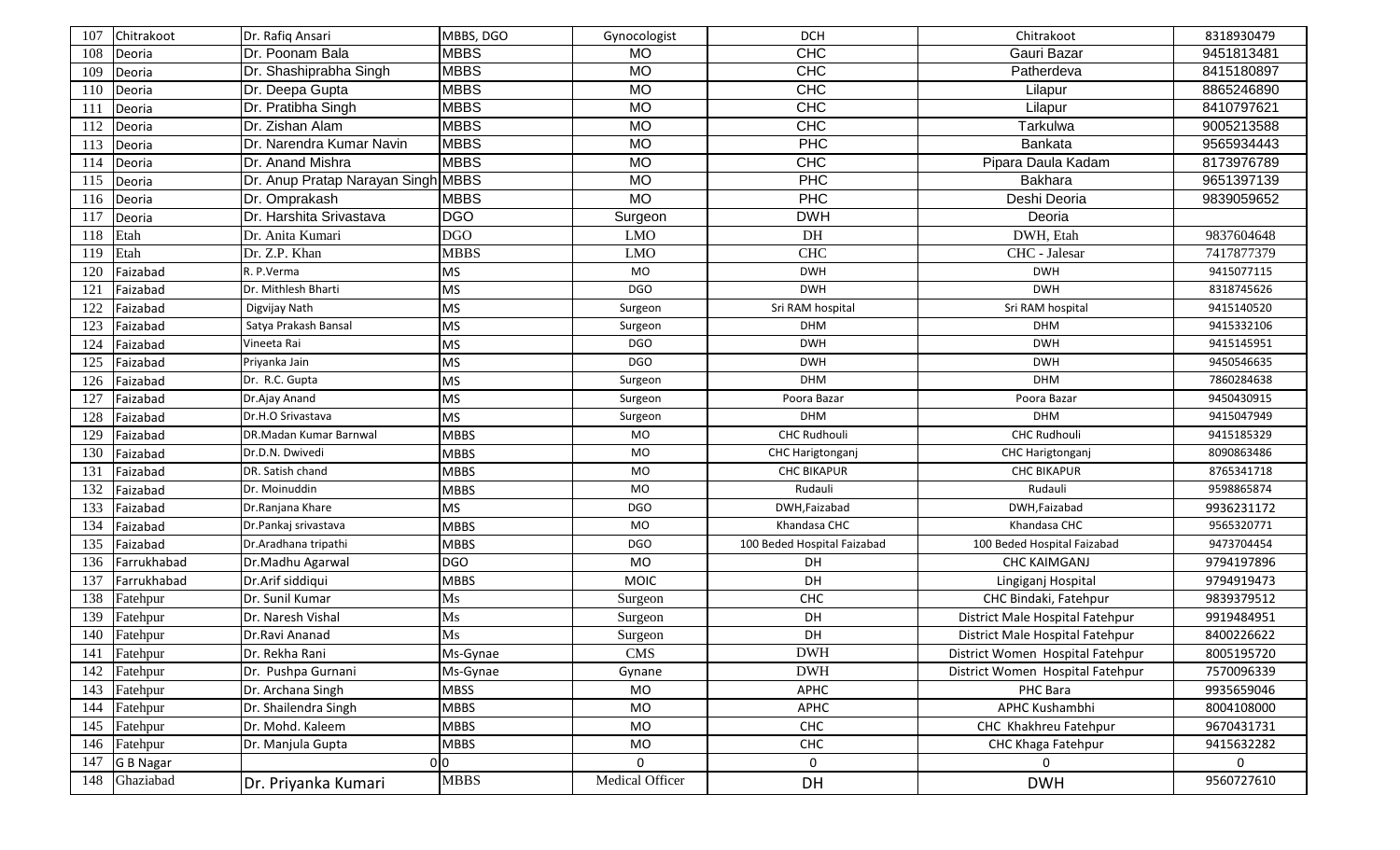| 149        | Ghaziabad      | Dr. Sharda Mahaur                      | <b>MBBS</b>              | Medical Officer   | DH                       | <b>DCH</b>                       | 9412886169               |
|------------|----------------|----------------------------------------|--------------------------|-------------------|--------------------------|----------------------------------|--------------------------|
| 150        | Ghaziabad      | Dr. Ankita Verma                       | <b>MBBS</b>              | Medical Officer   | DH                       | <b>DCH</b>                       | 9971108568               |
| 151        | Ghaziabad      | Dr. Priyanka Aggarwal                  | <b>MBBS</b>              | Medical Officer   | <b>CHC</b>               | CHC Loni, Loni                   | 8745826889               |
| 152        | Ghaziabad      | Dr. Kiran Singh                        | <b>MBBS</b>              | Medical Officer   | <b>PHC</b>               | PHC Talheta-BPHC Bhojpur         | 9910592742               |
| 153        | Ghaziabad      | Dr. Prachi Pal                         | <b>MBBS</b>              | Medical Officer   | <b>PHC</b>               | <b>BPHC Bhojpur</b>              | 9650019263               |
| 154        | Ghaziabad      | Dr. Shalini Suman Ojha                 | <b>MBBS</b>              | Medical Officer   | <b>CHC</b>               | CHC Muradnagar, Muradnagar       | 9458525820               |
| 155        | Ghaziabad      | Dr. Payal sirohi                       | <b>MBBS</b>              | Medical Officer   | <b>CHC</b>               | <b>CHC Modinagar</b>             | 9458525820               |
| 156        | Ghaziabad      | Dr. Divya                              | <b>MBBS</b>              | Medical Officer   | <b>CHC</b>               | <b>CHC Dasna</b>                 | 8010646369               |
| 157        | Ghazipur       | Dr. Vinita Jaiswal                     | <b>DGO</b>               | Sr. Cunsultant    | <b>DWH Ghazipur</b>      | <b>DWH Ghazipur</b>              | 9415256068               |
| 158        | Ghazipur       | Dr.Tarkeshwar                          | <b>DGO</b>               | Sr. Cunsultant    | <b>DWH Ghazipur</b>      | <b>DWH Ghazipur</b>              | 9415255642               |
| 159        | Ghazipur       | Dr.Sarjeet Kumar Singh                 | <b>DGO</b>               | Sr. Cunsultant    | <b>DWH Ghazipur</b>      | <b>DWH Ghazipur</b>              | 7985141323               |
| 160        | Ghazipur       | Dr.Chanda Sinha                        | <b>DGO</b>               | Sr. Cunsultant    | CHC Mohammdabad          | CHC Mohammdabad                  | 9415685895               |
| 161        | Ghazipur       | Dr Narayan Penday                      | <b>MBBS</b>              | MO                | <b>CHC Saidpur</b>       | <b>CHC Saidpur</b>               | 9532427508               |
| 162        | Ghazipur       | Dr A P Gupta                           | <b>MBBS</b>              | MO                | <b>CHC Gondour</b>       | <b>CHC Gondour</b>               | 8604512022               |
| 163        | Ghazipur       | Dr Abdul Faiz                          | <b>MBBS</b>              | MO                | PHC Deokali              | PHC Deokali                      | 8182835002               |
| 164        | Ghazipur       | Dr Saurabh Sonkar                      | <b>MBBS</b>              | MO                | <b>CHC Khanpur</b>       | <b>CHC Khanpur</b>               | 8299595300               |
| 165        | Ghazipur       | Dr Gulab Singh                         | <b>MBBS</b>              | MO                | <b>DWH Ghazipur</b>      | <b>DWH Ghazipur</b>              | 9532427508               |
| 166        | Ghazipur       | Dr Manoj Kumar                         | <b>MBBS</b>              | MO                | <b>CHC Birno</b>         | <b>CHC Birno</b>                 | 9918282369               |
| 167        | Ghazipur       | Dr Ashutosh Gupta                      | <b>MBBS</b>              | MO                | PHC Tajpur               | PHC Tajpur                       | 8604512022               |
| 168        | Gonda          |                                        | 0 0                      | $\Omega$          | $\Omega$                 | $\mathbf{0}$                     | $\Omega$                 |
| 169        | Gorakhpur      | Dr. Dhananjay Kumar                    | M.S.                     | Surgeon           | <b>CHC Pipraiech</b>     | <b>CHC Pipraiech</b>             | 9415314596               |
| 170        | Gorakhpur      | Dr. Awadhesh                           | M.S.                     | Surgeon           | CHC J.Kauriya            | CHC J.Kauriya                    | 7523047597               |
|            |                |                                        |                          |                   |                          |                                  |                          |
| 171        | Gorakhpur      | Dr. Shivmuniram                        | <b>DGO</b>               | Surgeon           | CHC Bansgaon             | CHC Bansgaon                     | 9415392804               |
| 172        | Gorakhpur      | Dr. Sahiba Siddiqi                     | MBBS, DGO                | Senior Resident   | <b>DWH</b>               | <b>DWH Gorakhpur</b>             | 9415282603               |
| 173        | Gorakhpur      | Dr. Sushma Sinha                       | MBBS, DGO                | Senior Resident   | <b>DWH</b>               | <b>DWH Gorakhpur</b>             | 8738083386               |
| 174        | Gorakhpur      | Dr. Nina Tripathi                      | <b>DGO</b>               | Senior Consultant | <b>DWH</b>               | <b>DWH Gorakhpur</b>             | 9415968678               |
| 175        | Gorakhpur      | Dr. Vandana Singh                      | MBBS, DGO                | Gynaecologist     | CHC Campierganj          | CHC Campierganj                  | 9451842532               |
| 176        | Gorakhpur      | Dr. N.L. Kushwaha                      | MBBS. Ortho              | Superintedent     | CHC Sahjanwa             | CHC Sahjanwa                     | 8887574012               |
| 177        | Gorakhpur      | Dr.Neesha Gupta                        | <b>DGO</b>               | Gyneo             | DHWGorakhpur             | DHWGorakhpur                     | 9455672505               |
| 178        | Gorakhpur      | Dr.Manjari Tandan                      | <b>DGO</b>               | Senior Resident   | DHWGorakhpur             | DHWGorakhpur                     | 83184329335              |
| 179        | Hamirpur       | Dr. R.K. Katiyar                       | <b>MBBS</b>              | Dy. CMO           | DH                       | District police Hospital         | 9450070431               |
| 180        | Hamirpur       | Dr. Poonam Sachan                      | <b>MS</b>                | <b>MO</b>         | DH                       | <b>DWH</b>                       | 9415797474               |
| 181        | Hamirpur       | Dr. Asha sachan                        | <b>DGO</b>               | <b>MO</b>         | DH                       | <b>DWH</b>                       | 9450855181               |
| 182        | Hamirpur       | Dr. M.K. Verma                         | <b>DGO</b>               | <b>MO</b>         | ${\rm CHC}$              | <b>CHC</b> Rath                  | 9839547375               |
| 183        | Hamirpur       | Dr. Anil Sachan                        | <b>MBBS</b>              | Superintendent    | <b>CHC</b>               | CHC Maudaha                      | 9450314644               |
| 184        | Hamirpur       | Dr. Brajendra Singh Rajpoot            | <b>MBBS</b>              | MO                | CHC                      | CHC Muskara                      | 8765891805               |
| 185        | Hamirpur       | Dr. Vinay Prakash                      | <b>MS</b>                | Surgeon           | DH                       | District Hospital                | 9415157410               |
| 186        | Hamirpur       | Dr. Shiv Ji Gupta                      | <b>MBBS</b>              | MO                | CHC                      | CHC Muskara                      | 9696124612               |
| 187<br>188 | Hapur<br>Hapur | Dr. Rekha Shrama<br>Dr. Ravindra Kumar | <b>DGO</b><br>MS-Surgery | <b>ACMO</b><br>MO | CMO office<br><b>CHC</b> | CMO office<br>CHC Garhmukteshwar | 9837078465<br>8869827288 |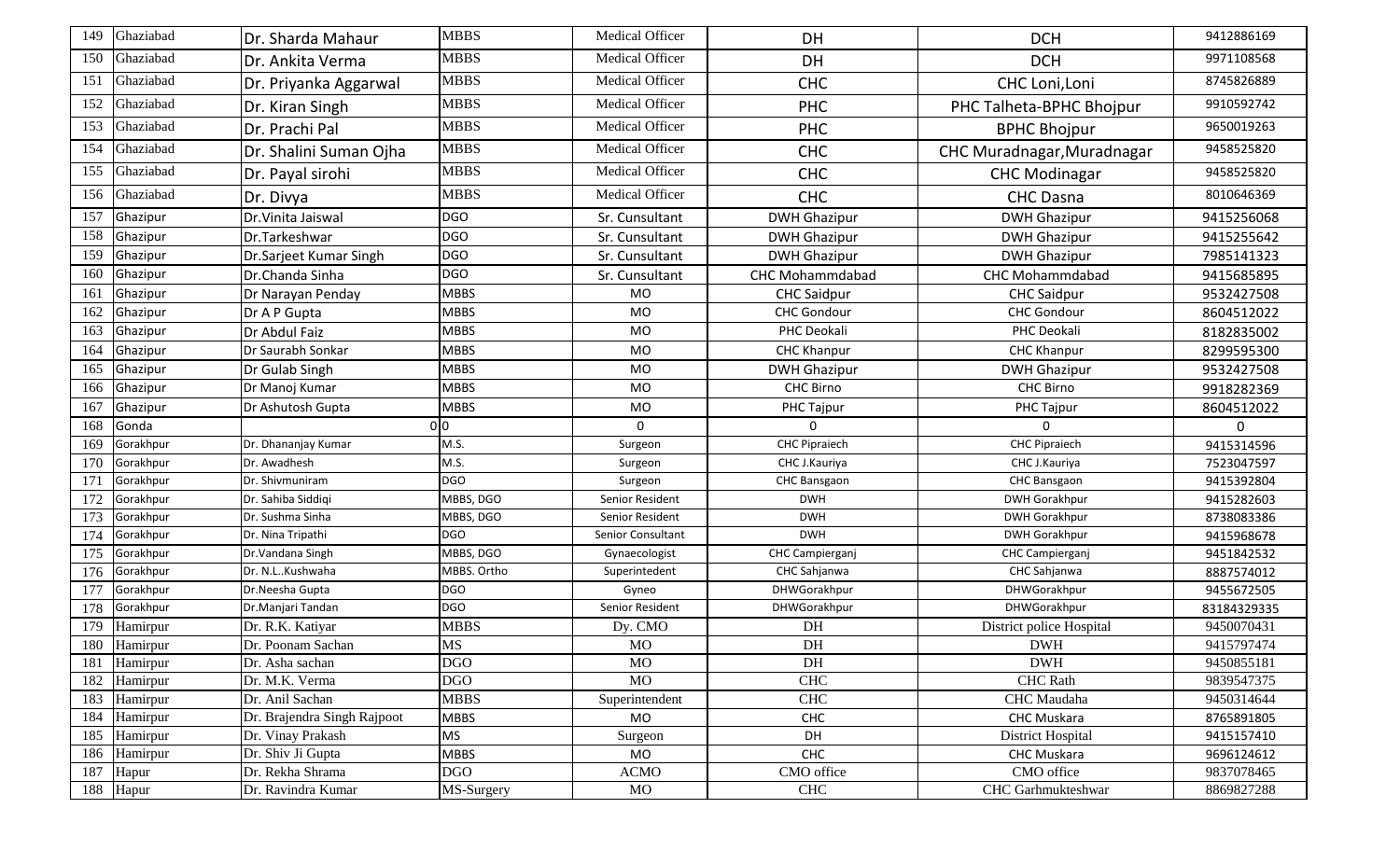| 189 | Hardoi  | Dr. Sober Chaturvedi     | <b>MBBS</b>         | MO             | CHC Bharawan        | CHC Bharawan        | 8052747794 |
|-----|---------|--------------------------|---------------------|----------------|---------------------|---------------------|------------|
| 190 | Hardoi  | Dr. Shri Nath            | <b>MBBS</b>         | <b>MO</b>      | <b>CHC Bilgram</b>  | <b>CHC Bilgram</b>  | 8423516412 |
| 191 | Hardoi  | Dr. Mohd. Irshad         | <b>MBBS</b>         | <b>MO</b>      | <b>CHC</b> Sandila  | <b>CHC</b> Sandila  | 8853030570 |
| 192 | Hardoi  | Dr. Ritu Gupta           | <b>MBBS</b>         | <b>MO</b>      | <b>APHC Bawan</b>   | <b>APHC Bawan</b>   | 8005044348 |
| 193 | Hardoi  | Dr. Mohd. Zeeshan        | <b>MBBS</b>         | <b>MO</b>      | <b>CHC Shahabad</b> | <b>CHC Shahabad</b> | 9554760001 |
| 194 | Hardoi  | Dr. Neha Mittal          | <b>MBBS</b>         | MO             | <b>CHC</b> Sandila  | <b>CHC</b> Sandila  | 9451945634 |
| 195 | Hardoi  | Dr. Radha Dixit          | <b>MBBS</b>         | <b>MO</b>      | <b>CHC</b> Sandila  | <b>CHC</b> Sandila  | 9415756779 |
| 196 | Hardoi  | Dr. Pradeep              | <b>MBBS</b>         | <b>MO</b>      | <b>CHC Bilgram</b>  | <b>CHC Bilgram</b>  | 7525026742 |
| 197 | Hardoi  | Dr. Anand Kumar Bhartiya | <b>MBBS</b>         | <b>MO</b>      | CHC Bharkhani       | CHC Bharkhani       | 7408098034 |
| 198 | Hardoi  | Dr.B.K. Chaudhri         | <b>DGO</b>          | <b>MOIC</b>    | <b>CHC Bilgram</b>  | <b>CHC Bilgram</b>  | 9455297288 |
| 199 | Hardoi  | Dr.Jyoti singh           | <b>MBBS</b>         | MO             | <b>CHC Bilgram</b>  | <b>CHC Bilgram</b>  | 8601242528 |
| 200 | Hathras | Dr. Manju Agrawal        | <b>MBBS</b>         | Mo             | <b>DWH</b>          | DWH Hathras,        | 9457411494 |
| 201 | Hathras | Dr. Manju Rani           | <b>DGO</b>          | <b>MO</b>      | <b>DWH</b>          | DWH Hathras,        | 9720268468 |
| 202 | Hathras | Dr. Meenakshi Singh      | <b>MS</b>           | <b>MO</b>      | <b>CHC</b>          | CHC sadabad         | 9756909087 |
| 203 | Hathras | Dr. Neerja Sachdeva      | <b>MS</b>           | MO Contractual | <b>CHC</b>          | CHC sadabad         | 9319207019 |
| 204 | Hathras | Dr. Shobhawati           | <b>MBBS</b>         | <b>MO</b>      | <b>DWH</b>          | DWH Hathras,        | 8859006655 |
| 205 | Hathras | Dr. Swati garg           | <b>MBBS</b>         | <b>MO</b>      | <b>CHC</b>          | CHC sadabad         |            |
| 206 | Hathras | Dr. Vandana Pandey       | <b>DGO</b>          | <b>MO</b>      | <b>DWH</b>          | DWH Hathras,        | 9837036391 |
| 207 | Hathras | Dr. Manisha Maurya       | <b>MBBS</b>         | <b>MO</b>      | PHC                 | PHC Chintapur Badan | 8368551096 |
| 208 | Hathras | Dr. Saba Shaheen         | <b>MBBS</b>         | Mo             | <b>CHC</b>          | CHC Sasni           |            |
| 209 | Hathras | Dr. Bhari Ghore          | <b>MBBS</b>         | <b>MO</b>      | <b>DWH</b>          | DWH Hathras,        | 8868919604 |
| 210 | Hathras | Dr. Rachna Singh         | <b>MBBS</b>         | MO             | <b>CHC</b>          | CHC S.Rao           | 9012181662 |
| 211 | Jalaun  | Dr. Sunita Banodha       | MBBS DGO            | <b>CMS</b>     | DH                  | DWH Orai            | 9721321032 |
| 212 | Jalaun  | Dr. Basnt lal            | <b>MBBS Surgeon</b> | <b>MO</b>      | DH                  | <b>DMH Orai</b>     | 9415537344 |
| 213 | Jalaun  | Dr. Anupama Pal          | <b>MBBS</b>         | MO             | <b>CHC</b>          | CHC Jalaun          | 9454243663 |
| 214 | Jalaun  | Dr. Sandhya Gupta        | <b>MBBSDGO</b>      | MO             | DH                  | DWH Orai            | 9839194457 |
| 215 | Jalaun  | Dr. D. k. Bhitoriya      | <b>MBBS</b>         | <b>MOIC</b>    | <b>CHC</b>          | <b>CHC Nadigaon</b> | 9648361651 |
| 216 | Jalaun  | Dr. Pawan kumar          | <b>MBBS</b>         | MO             | CHC                 | Laprosy Orai        | 7007344656 |
| 217 | Jalaun  | Dr. Sashikant            | <b>MBBS</b>         | <b>MO</b>      | CHC                 | CHC Kadaura         | 9415439940 |
| 218 | Jalaun  | Dr. Kamlesh Rajpoot      | <b>MBBS</b>         | <b>MOIC</b>    | <b>CHC</b>          | PHC Pindari         | 9473599175 |
| 219 | Jalaun  | Dr. Vinod Rajpoot        | <b>MBBS</b>         | <b>MOIC</b>    | CHC                 | CHC Madhavgad       | 9450370034 |
| 220 | Jalaun  | Dr.Rubi Singh            | <b>MBBS</b>         | <b>MO</b>      | <b>CHC</b>          | CHC Madhavgad       |            |
| 221 | Jalaun  | Dr. Ramakant Gaur        | <b>MBBS</b>         | MO             | <b>CHC</b>          | CHC Madhavgad       | 9454729476 |
| 222 | Jalaun  | Dr. Idreesh Mohd         | <b>MBBS</b>         | <b>MOIC</b>    | <b>BPHC</b>         | PHC DAKOR           | 8853055444 |
| 223 | Jaunpur | Dr.Anita Chetrepal       | <b>MBBS</b>         | MO             | CHC Dobhi           | <b>CHC</b> Dobhi    | 9918075333 |
| 224 | Jaunpur | Dr.Himali aggarwal       | <b>MBBS</b>         | MO             | Newadiya            | CHC Madiyahoo       | 9792229766 |
| 225 | Jaunpur | Dr.Alok Kumar singh      | <b>MBBS</b>         | MO             | <b>CHC Ramnagar</b> | <b>CHC Ramnagar</b> | 9695344089 |
| 226 | Jaunpur | Dr.Jiten .e Kumar Gupta  | <b>MBBS</b>         | MO             | CHC Dobhi           | CHC Dobhi           | 9115522407 |
| 227 | Jaunpur | Dr.Amar Nath Yadav       | <b>MBBS</b>         | MO             | CHC Machlisahar     | CHC Machlisahar     | 8874295101 |
| 228 | Jaunpur | Dr.Deven .a Pal          | <b>MBBS</b>         | MO             | CHC Maharajganj     | CHC Maharajganj     | 7754934012 |
| 229 | Jaunpur | Dr.Abhay Kumar Singh     | <b>MBBS</b>         | MO             | CHC Barsathi        | CHC Barsathi        | 9415251165 |
| 230 | Jaunpur | Dr.Priyamwada Singh      | <b>DGO</b>          | MO             | <b>DWH</b>          | <b>DWH</b>          | 9839248250 |
| 231 | Jaunpur | Dr. Vijay pat Dwivedi    | MS- Gen. Surgery    | ACMO           | CMO Office          | CMO Office          | 9452073387 |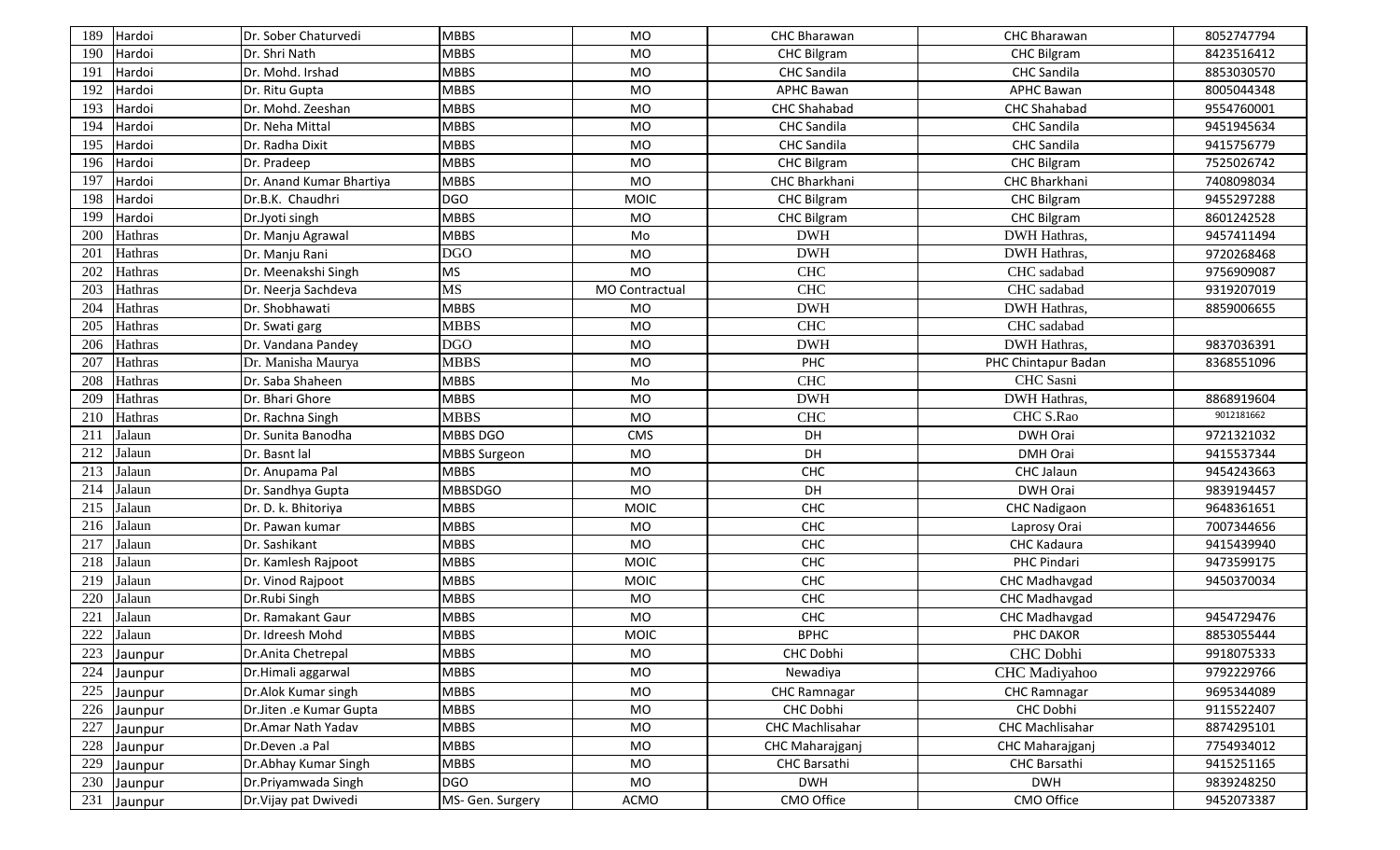| 232 | Jaunpur    | Dr.Raven .e kumar Gupta   | <b>DGO</b>       | Mo                     | <b>DWH</b>               | <b>DWH</b>               | 9919202190 |
|-----|------------|---------------------------|------------------|------------------------|--------------------------|--------------------------|------------|
| 233 | Jaunpur    | Dr.Ramesh Chandra Singh   | <b>DGO</b>       | MO                     | <b>DWH</b>               | <b>DWH</b>               | 8400798798 |
| 234 | Jaunpur    | Dr.Ashok Kumar Baudhist   | <b>DGO</b>       | <b>MO</b>              | <b>DWH</b>               | <b>DWH</b>               | 9450622626 |
| 235 | Jaunpur    | Dr.Praveen Kumar          | MS- Gen. Surgery | <b>MO</b>              | CHC Dobhi                | CHC Dobhi                | 9454155577 |
| 236 | Jaunpur    | Dr.Jaya Rai               | <b>DGO</b>       | MO                     | <b>DWH</b>               | <b>DWH</b>               | 9452949668 |
| 237 | Jaunpur    | Dr.Yogen .e Kumar         | <b>DGO</b>       | MO                     | <b>DWH</b>               | <b>DWH</b>               | 9415619207 |
| 238 | Jaunpur    | Dr.Shravan Kumar yadav    | <b>MBBS</b>      | MOIC                   | <b>CHC Muftiganj</b>     | <b>CHC Muftiganj</b>     | 9839971409 |
| 239 | Jaunpur    | Dr.Anil Kumar Sharma      | MS- Gen. Surgery | MO                     | DH.                      | DH                       | 9415395817 |
| 240 | Jaunpur    | Dr.Sujeet Kumar Yadav     | MS- Gen. Surgery | <b>MO</b>              | DH                       | DH                       | 9415963317 |
| 241 | Jaunpur    | Dr.saif Husain            | MS- Gen. Surgery | <b>MO</b>              | DH                       | DH                       | 9984851555 |
| 242 | Jaunpur    | Dr.Abhishek Rawat         | MS- Gen. Surgery | MO                     | CHC Shahganj             | CHC Shahganj             | 9628991177 |
| 243 | Jaunpur    | Dr.Mohd. Rafeeq           | <b>MBBS</b>      | <b>MOIC</b>            | <b>CHC Machlisahar</b>   | <b>CHC Machlisahar</b>   | 9451435343 |
| 244 | Jaunpur    | Dr.Advait Pratap Singh    | <b>MBBS</b>      | <b>MO</b>              | <b>CHC Kerakat</b>       | <b>CHC Kerakat</b>       | 9794484748 |
| 245 | Jaunpur    | Dr.Shilpi Singh           | <b>DGO</b>       | M <sub>O</sub>         | <b>DWH</b>               | <b>DWH</b>               | 8004227863 |
| 246 | Jaunpur    | Allaha Prashad            | <b>MBBS</b>      | MO.                    | <b>CHC Kerakat</b>       | <b>CHC Kerakat</b>       | 9919545463 |
| 247 | Jaunpur    | Dr. Namita singh          | MD-Gynae         | <b>MO</b>              | <b>DWH</b>               | <b>DWH</b>               | 7897477362 |
| 248 | Jaunpur    | Dr. Reema Yadav           | DGO              | <b>MO</b>              | <b>DWH</b>               | <b>DWH</b>               | 9582156364 |
| 249 | Jaunpur    | Dr Manoj kumar gautam     | <b>MBBS</b>      | MO.                    | <b>BPHC Dharmapur</b>    | <b>BPHC Dharmapur</b>    | 9839124487 |
| 250 | Jaunpur    | Dr Khushbu singh          | <b>MBBS</b>      | <b>MO</b>              | <b>BPHC Dharmapur</b>    | <b>BPHC Dharmapur</b>    | 7379737970 |
| 251 | Jhansi     | DR. SANJAY SHARMA         | MS- Gynae        | Senior Consultant      | MLB MEDICAL COLLEGE      | MLB MEDICAL COLLEGE      | 9450934232 |
| 252 | Jhansi     | Dr. H.J. Shobhne          | <b>MS</b>        | Senior Consultant      | MLB MEDICAL COLLEGE      | MLB MEDICAL COLLEGE      |            |
| 253 | Jhansi     | Dr. S Kharakwar           | MS-Gynae         | Senior Consultant      | MLB MEDICAL COLLEGE      | MLB MEDICAL COLLEGE      | 9450069831 |
| 254 | Jhansi     | DR. PRITI KAINAL          | MS- Gynae        | Senior Consultant      | MLB MEDICAL COLLEGE      | MLB MEDICAL COLLEGE      | 9415031425 |
| 255 | Jhansi     | DR. VIDHAY CHAUDHARY      | MS- Gynae        | Senior Consultant      | MLB MEDICAL COLLEGE      | MLB MEDICAL COLLEGE      | 9453624299 |
| 256 | Jhansi     | DR. LAXMI JATAV           | MS- Gynae        | Senior Consultant      | MLB MEDICAL COLLEGE      | MLB MEDICAL COLLEGE      | 9453031340 |
| 257 | Jhansi     | DR. DIVYA JAIN            | MS- Gynae        | Senior Consultant      | MLB MEDICAL COLLEGE      | MLB MEDICAL COLLEGE      | 993503020  |
| 258 | Jhansi     | <b>DR. SUCHITA RAJPUT</b> | MS- Gynae        | Senior Consultant      | MLB MEDICAL COLLEGE      | MLB MEDICAL COLLEGE      | 9721567607 |
| 259 | Jhansi     | DR. SHILPI AGARWAL        | MS- Gynae        | Senior Consultant      | MLB MEDICAL COLLEGE      | MLB MEDICAL COLLEGE      | 9411045415 |
| 260 | Jhansi     | DR. RAJNI GAUTAM          | MS- Gynae        | Senior Consultant      | MLB MEDICAL COLLEGE      | MLB MEDICAL COLLEGE      | 9889313155 |
| 261 | Jhansi     | DR. AZMINA QURESHI        | <b>MBBS</b>      | <b>Medical Officer</b> | PPC MEDICAL COLLEGE      | PPC MEDICAL COLLEGE      | 9838740907 |
| 262 | Jhansi     | <b>DR. GARIMA PUROHIT</b> | <b>MBBS</b>      | <b>Medical Officer</b> | <b>UPHC NAGRA JHANSI</b> | <b>UPHC NAGRA JHANSI</b> | 9454815472 |
| 263 | Jhansi     | Dr. GAURI PANDEY          | <b>MBBS</b>      | <b>Medical Officer</b> | <b>UPHC TALPURA</b>      | <b>UPHC TALPURA</b>      | 9794472069 |
| 264 | Jhansi     | DR. SUMAN RAO             | <b>MBBS</b>      | <b>Medical Officer</b> | <b>NPHC Bhojla</b>       | NPHC Bhojla              | 7800573530 |
| 265 | Jhansi     | <b>DR. RENU TARAIYA</b>   | <b>MBBS</b>      | <b>Medical Officer</b> | <b>UPHC IMLIPURA</b>     | <b>UPHC IMLIPURA</b>     | 9794402323 |
|     | 266 Jhansi | DR. D. K. RAI             | MS-SURGERY       | Surgeon                | <b>DH JHANSI</b>         | <b>DH JHANSI</b>         | 8303394732 |
| 267 | Jhansi     | <b>DR. GOKUL PRASAD</b>   | MBBS, Oth.       | Surgeon                | <b>DH JHANSI</b>         | <b>DH JHANSI</b>         | 9450074064 |
| 268 | Jhansi     | <b>DR. SONIYA SINGH</b>   | MBBS;MS          | Surgeon                | <b>DH JHANSI</b>         | <b>DH JHANSI</b>         | 8126155955 |
| 269 | Jhansi     | DR. YOGITA AGARWAL        | <b>MBBS</b>      | <b>Medical Officer</b> | <b>DWH JHANSI</b>        | <b>DWH JHANSI</b>        | 8756696940 |
| 270 | Jhansi     | DR. KUMUD BALA GAUTAM     | <b>DGO</b>       | Senior Medical Officer | <b>DWH JHANSI</b>        | <b>DWH JHANSI</b>        | 9415030018 |
| 271 | Jhansi     | DR. PRIYANKA CHAUDHARY    | <b>MBBS</b>      | <b>Medical Officer</b> | <b>DWH JHANSI</b>        | <b>DWH JHANSI</b>        | 9919823200 |
| 272 | Jhansi     | DR. Pusplata Verma        | <b>MBBS</b>      | Senior Medical Officer | <b>DWH JHANSI</b>        | <b>DWH JHANSI</b>        | 9415030180 |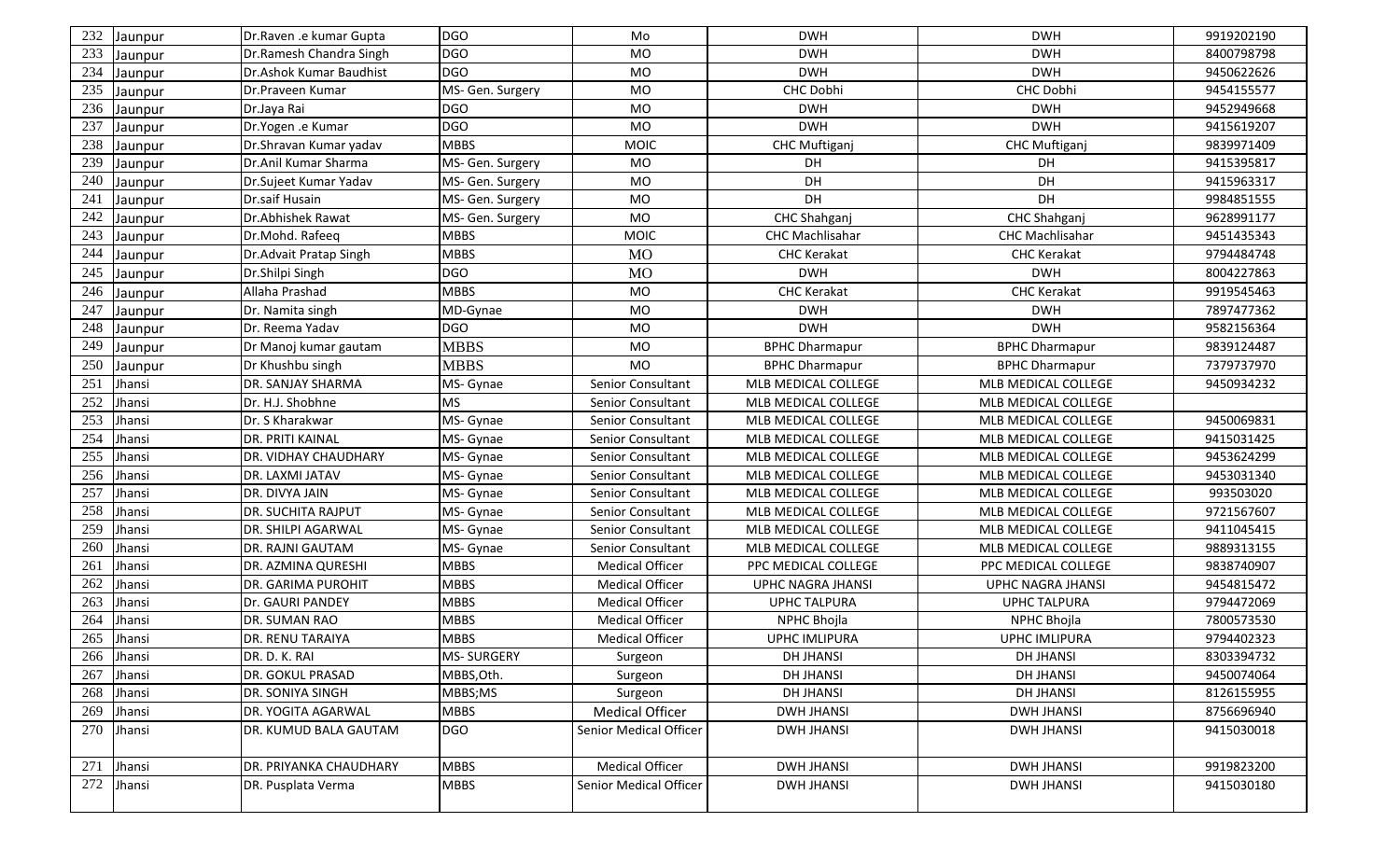| 273 | Jhansi              | DR. RAJNI RATMELE          | <b>MBBS</b> | <b>Medical Officer</b>        | <b>DWH JHANSI</b>        | <b>DWH JHANSI</b>                   | 9415475540 |
|-----|---------------------|----------------------------|-------------|-------------------------------|--------------------------|-------------------------------------|------------|
| 274 | Jhansi              | DR. K K RAJPUT             | <b>MBBS</b> | Supritendent                  | <b>CHC BAMAUR</b>        | <b>CHC BAMAUR</b>                   | 9454363753 |
| 275 | Jhansi              | DR. SUMIT MISURIA          | <b>MBBS</b> | Supritendent                  | CHC MOTH                 | CHC MOTH                            | 9936050977 |
| 276 | Jhansi              | DR. VINEET KUMAR           | <b>MBBS</b> | <b>Medical Officer</b>        | CHC BADAGAON             | <b>CHC BADAGAON</b>                 | 9453233991 |
| 277 | Jhansi              | DR. TANVEER REHMAN (Cont.) | <b>MBBS</b> | <b>Medical Officer</b>        | <b>CHC MAURANIPUR</b>    | <b>CHC MAURANIPUR</b>               | 9198839812 |
| 278 | Jhansi              | DR. KARUNA GAUR            | <b>MBBS</b> | <b>Senior Medical Officer</b> | <b>CHC MAURANIPUR</b>    | <b>CHC MAURANIPUR</b>               | 9415401793 |
| 279 | Jhansi              | DR. LALIT MOHAN NERVERIYA  | <b>MBBS</b> | <b>Medical Officer</b>        | <b>CHC BANGRA</b>        | <b>CHC BANGRA</b>                   | 9450481220 |
| 280 | Jhansi              | DR. RAM NARESH RAJPUT      | <b>MBBS</b> | Supritendent                  | <b>CHC MAURANIPUR</b>    | <b>CHC MAURANIPUR</b>               | 8400323422 |
| 281 | Jhansi              | <b>DR.RAJVEER SINGH</b>    | <b>MBBS</b> | <b>Medical Officer</b>        | PHC SAMTHAR              | PHC SAMTHAR                         | 9506435595 |
| 282 | Jhansi              | DR. VIJAY PAL              | <b>MBBS</b> | <b>Medical Officer</b>        | PHC RAJAPUR- BABINA      | PHC RAJAPUR- BABINA                 | 9838376706 |
| 283 | Jhansi              | DR. R S VERMA              | <b>MBBS</b> | <b>ACMO</b>                   | <b>CMO OFFICE JHANSI</b> | <b>CMO OFFICE JHANSI</b>            | 9450980433 |
| 284 | Jhansi              | DR. SHAHIDA PARVEEN        | <b>DGO</b>  | Senior consultant             | Police Hospital Jhansi   | Police Hospital Jhansi              | 9415055317 |
| 285 | Jhansi              | Dr. N.K. Jain              | <b>MBBS</b> | <b>ACMO</b>                   | <b>CMO OFFICE JHANSI</b> | <b>CMO OFFICE JHANSI</b>            | 9838091847 |
| 286 | Jhansi              | Dr. Manita Dewaria         | DGO;MS      | Medical Officer (Cont.)       | <b>CHC Babina</b>        | <b>CHC Babina</b>                   | 9889240765 |
| 287 | Jhansi              | Dr Vasudha Agarwal         | <b>DGO</b>  | Sr. Gynac.                    | <b>DWH JHANSI</b>        | <b>DWH JHANSI</b>                   | 9794728566 |
| 288 | Jhansi              | DR SHASHI BALA CHOUDHRY    | MO          | <b>MBBS</b>                   | PHC PNA JHANSI           | PHC PNA JHANSI                      |            |
| 289 | Jhansi              | Dr. Anshuman Tiwari        | MO          | <b>MBBS</b>                   | <b>CHC Babina Jhansi</b> | CHC Babina Jhansi                   | 9956501706 |
| 290 | Jhansi              | Dr. Pragya Srivastava      | MO          | <b>MBBS</b>                   | PHC Baragaon Jhansi      | PHC Baragaon Jhansi                 | 9457895465 |
| 291 | Jhansi              | Dr. Kirti Yadav            | MO          | <b>MBBS</b>                   | HP Jhokanbaag            | HP Jhokanbaag                       |            |
| 292 | Jhansi              | Dr. Ramhit Singh           | MO          | <b>MBBS</b>                   | CHC-Bangra               | CHC-Bangra                          |            |
| 293 | Jhansi              | Dr Ravi Soni               | MO          | <b>MBBS</b>                   | CHC Babina, Jhansi       | CHC Babina, Jhansi                  | 9450032245 |
| 294 | Jhansi              | Dr. Rajesh Singh           | MO          | <b>MBBS</b>                   | PHC Baghera, Jhansi      | PHC Baghera, Jhansi                 |            |
| 295 | Jhansi              | Dr. Nancy Niranjan         | MO          | <b>MBBS</b>                   | Baragaon Jhansi          | Baragaon Jhansi                     | 9161575333 |
| 296 | Jhansi              | Dr. Prashant Kr. Jain      | <b>MO</b>   | <b>MBBS</b>                   | CHC Baragaon             | CHC Baragaon                        | 9793312501 |
| 297 | Jhansi              | Dr. R.G. Shankhwar         | MO          | Ortho Surgeon                 | <b>CHC MAURANIPUR</b>    | <b>CHC MAURANIPUR</b>               | 7389350343 |
| 298 | Jhansi              | Dr. Saurabh Ram Shankar    | MO          | <b>MBBS</b>                   | PHC                      | <b>CHC Babina</b>                   |            |
| 299 | Kannauj             | Dr. S.K.Singh              | MS-Surgery  | Surgeon                       | <b>CHC</b>               | CHC, Kannauj                        | 9452433100 |
| 300 | Kannauj             | Dr.Manpreet Kaur           | <b>DGO</b>  | <b>MO</b>                     | DH                       | Combined District Hospital, Kannauj | 9935503503 |
| 301 | Kannauj             | Dr.Sandeep Singh           | MS-Surgery  | Surgeon                       | DH                       | Combined District Hospital, Kannauj | 9774587878 |
| 302 | Kannauj             | Dr.Renu Singh              | <b>MBBS</b> | <b>MO</b>                     | DH                       | Combined District Hospital, Kannauj | 9452527912 |
| 303 | Kannauj             | Dr.Rakesh Kumar Gupta      | <b>MBBS</b> | <b>MO</b>                     | <b>CHC</b>               | CHC, Kannauj                        | 7520628978 |
| 304 | Kanpur Dehat        | Dr Sanjeev Kumar           | Gyanae      | <b>MS</b>                     | CHC                      | CHC Pukhrayan                       | 9935129483 |
| 305 | Kanpur Dehat        | Dr Archana sricvastva      | <b>DGO</b>  | MO                            | <b>DCH</b>               | <b>DCH</b>                          | 9415066293 |
| 306 | Kanpur Dehat        | Dr Suneeta goutam          | <b>DGO</b>  | <b>MO</b>                     | CHC                      | CHC Pukhrayan                       | 7376105064 |
| 307 | Kanpur Dehat        | Dr Sandesh katyar          | <b>MS</b>   | MO                            | APHC                     | APHC Aunha                          | 9559777888 |
| 308 | Kanpur Dehat        | Dr Pawan Kumar             | <b>MBBS</b> | MO                            | CHC                      | <b>CHC Akbarpur</b>                 | 9956415671 |
| 309 | Kanpur Dehat        | Dr Md Sadique              | <b>MBBS</b> | <b>MO</b>                     | <b>MO</b>                | CHC Sikandra                        | 9807477690 |
| 310 | Kanpur Dehat        | Dr Aditya Sachan           | <b>MBBS</b> | <b>MO</b>                     | MO                       | PHC Amroudha                        | 9389811179 |
| 311 | Kanpur Dehat        | Dr Preety Bhagude          | <b>DGO</b>  | MO                            | <b>DCH</b>               | <b>DCH</b>                          |            |
| 312 | Kanpur Nagar        | Dr.Richa Shukla            | <b>DGO</b>  | MO                            | <b>CHC</b>               | Bhidnoo-CHC                         | 9451780753 |
| 313 | <b>Kanpur Nagar</b> | Dr.Sarita Katiyar          | MS-Gyne     | MO                            | CHC                      | Sarsual CHC                         | 9452036143 |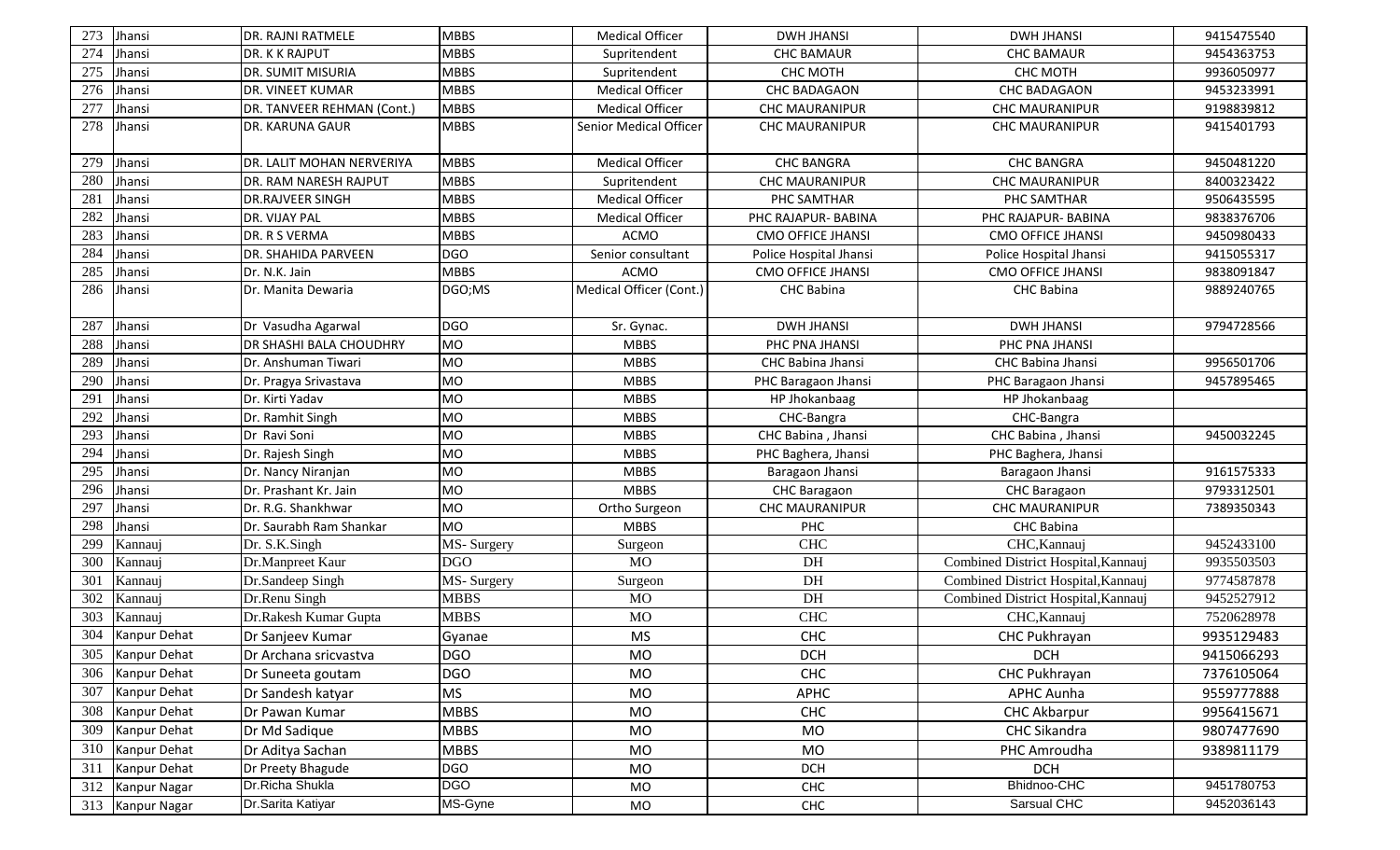| 314 | <b>Kanpur Nagar</b> | Dr.Neeraj Katiyar          | MS-Gyne           | MO                       | <b>CHC</b>           | Chaubeypur-CHC                           | 9005454325 |
|-----|---------------------|----------------------------|-------------------|--------------------------|----------------------|------------------------------------------|------------|
| 315 | Kanpur Nagar        | Dr.Preeti Patel            | MS-Gyne           | <b>MO</b>                | <b>CHC</b>           | Shivrajpur-CHC                           | 8400403703 |
| 316 | <b>Kanpur Nagar</b> | Dr.Neeta Rani              | <b>DGO</b>        | Surgeon                  | DH                   | Dufferin District Female Hospital        | 9415642144 |
| 317 | <b>Kanpur Nagar</b> | Dr.Kiran Sachan            | <b>DGO</b>        | Surgeon                  | DH                   | Dufferin District Female Hospital        | 9415124461 |
| 318 | Kanpur Nagar        | Dr.Subha Mishra            | <b>DGO</b>        | Surgeon                  | DH                   | <b>Dufferin District Female Hospital</b> | 9839532216 |
| 319 | Kanpur Nagar        | Dr.Kajali Gupta            | <b>DGO</b>        | <b>SIC</b>               | DH                   | <b>Dufferin District Female Hospital</b> | 8853437886 |
| 320 | <b>Kanpur Nagar</b> | Dr.Ruchi Jain              | <b>DGO</b>        | Surgeon                  | DH                   | Dufferin District Female Hospital        | 9839637915 |
| 321 | <b>Kanpur Nagar</b> | Dr.Manju Sachan            | <b>DGO</b>        | Surgeon                  | DH                   | Dufferin District Female Hospital        | 9415431782 |
| 322 | Kanpur Nagar        | Dr.Sunita Singh            | <b>DGO</b>        | Surgeon                  | DH                   | Dufferin District Female Hospital        | 9450333470 |
| 323 | Kanpur Nagar        | Dr.Asha Devi               | <b>DGO</b>        | Surgeon                  | DH                   | Dufferin District Female Hospital        | 9532247300 |
| 324 | Kanpur Nagar        | Dr.Suman Yadav             | <b>DGO</b>        | Surgeon                  | DH                   | Dufferin District Female Hospital        | 9450262985 |
| 325 | Kanpur Nagar        | Dr.Ruchi Sahu              | MD-Gynae          | Surgeon                  | DH                   | Dufferin District Female Hospital        | 8808783999 |
| 326 | Kanpur Nagar        | Dr.Shivani Sngh            | MD-Gynae          | Surgeon                  | DH                   | Dufferin District Female Hospital        | 9129306502 |
| 327 | <b>Kanpur Nagar</b> | Dr.Anita Goutam            | MD-Gynae          | Surgeon                  | DH                   | Dufferin District Female Hospital        | 9450976561 |
| 328 | Kanpur Nagar        | Dr.Geeta Yadav             | MD-Gynae          | Surgeon                  | DH                   | Dufferin District Female Hospital        | 9451531427 |
| 329 | Kanpur Nagar        | Dr.Shalku Rawat            | <b>DGO</b>        | Surgeon                  | DH                   | Dufferin District Female Hospital        | 7275494458 |
| 330 | Kanpur Nagar        | Dr.Kalpana chaturvedi      | <b>DGO</b>        | Surgeon                  | DH                   | Dufferin District Female Hospital        | 8400031610 |
| 331 | <b>Kanpur Nagar</b> | Dr.Seema Rai               | <b>DGO</b>        | HOD-Gynae                | DH                   | Manyavar Kashiram Combined Hospital      | 9415260923 |
| 332 | Kanpur Nagar        | Dr.Suman Sudha Gupta       | <b>DGO</b>        | Surgeon                  | DH                   | Manyavar Kashiram Combined Hospital      | 9450134255 |
| 333 | <b>Kanpur Nagar</b> | Dr.Triputi Mishra          | Ms-Gyne           | Surgeon                  | DH                   | Manyavar Kashiram Combined Hospital      | 9396787987 |
| 334 | <b>Kanpur Nagar</b> | Dr.Rashmi Sharma           | MD-Gynae          | Surgeon                  | DH                   | Manyavar Kashiram Combined Hospital      | 8448257729 |
| 335 | Kanpur Nagar        | Dr.Sonal Jain              | <b>DGO</b>        | Surgeon                  | DH                   | Manyavar Kashiram Combined Hospital      | 9473957811 |
| 336 | Kasganj             | No                         | NA                | <b>NA</b>                | NA                   | <b>NA</b>                                | <b>NA</b>  |
|     |                     |                            |                   |                          |                      |                                          |            |
| 337 | Kaushambi           | Dr.Jyoti Mishra            | <b>MBBS</b>       | <b>MO</b>                | <b>CHC</b>           | CHC Alamchand                            | 9839340699 |
| 338 | Kaushambi           | Dr.Kamna Verma             | <b>MBBS</b>       | <b>MO</b>                | CHC                  | <b>CHC Sarai Akil</b>                    | 9198862602 |
| 339 | Kaushambi           | Dr.Dipti Sonkar            | <b>MBBS</b>       | <b>MO</b>                | <b>CHC</b>           | CHC Alamchand                            | 8005338185 |
| 340 | Kaushambi           | Dr. Neeraj Singh           | <b>MBBS</b>       | MO                       | <b>CHC</b>           | CHC Kara                                 | 9919303667 |
| 341 | Kaushambi           | Dr. Vijeta Singh           | <b>MBBS</b>       | <b>MO</b>                | PHC                  | Newada                                   |            |
| 342 | Kaushambi           | Dr. Mohd. Saud             | <b>MBBS</b>       | <b>MO</b>                | <b>CHC</b>           | CHC Sarai Akil                           | 9451054675 |
| 343 | Kushinagar          | Dr. Ausaf Ahmed Khan       | M.S               | <b>ACMO</b>              | CHC                  | CHCTamkuhi                               | 9431218603 |
| 344 | Kushinagar          | Dr. Vijaylaxmi Ghosh       | <b>MBBS</b>       | LMO                      | <b>CHC</b>           | CHC Hata                                 | 9648333373 |
| 345 | Kushinagar          | Dr. Nidhi Gupta            | <b>MBBS</b>       | LMO                      | CHC                  | CHC Kaptanganj                           | 8004639594 |
| 346 | Kushinagar          | Dr. Paras Nath Gupta       | <b>MBBS</b>       | MO                       | PHC                  | PHC Khadda                               | 7895123880 |
| 347 | Kushinagar          | Dr.Nitin Kumar             | <b>MBBS</b>       | MO                       | CHC                  | CHC Dudahi                               | 7488417473 |
| 348 | Kushinagar          | Dr.Shiksha Verma           | <b>MBBS</b>       | LMO                      | <b>PHC</b>           | PHC Sukrauli                             | 7800696403 |
| 349 | Kushinagar          | Dr Shesh Kumar Vishwakaram | <b>MBBS</b>       | MO                       | <b>CHC</b>           | CHC Ramkola                              | 7081940070 |
| 350 | Lalitpur            | Dr.Ajay Bhale              | <b>DOMS</b>       | <b>ACMO</b>              | CMO Office, Lalitpur | CMO OFFICE, LALITPUR                     | 9450082613 |
| 351 | Lalitpur            | Dr.Rakesh Datta            | MS-ENT            | <b>ENT Surgen</b>        | CMS DH               | <b>CMS MALE HOSPITAL</b>                 | 9918160571 |
| 352 | Lalitpur            | Dr. Chatan Raj             | <b>ANESTHISIA</b> | <b>MO</b>                | CMS DH               | <b>CMS MALE HOSPITAL</b>                 | 9453673017 |
| 353 | Lalitpur            | Dr. Mahesh Kumar Gupta     | MS-ENT            | <b>MO</b>                | CMS DH               | <b>CMS MALE HOSPITAL</b>                 | 8765134699 |
| 354 | Lalitpur            | Dr.D.K.Raj                 | <b>MS</b>         | General Surgen           | CMS DH               | <b>CMS MALE HOSPITAL</b>                 | 9415586740 |
| 355 | Lalitpur            | Dr.Getanjali               | <b>DGO</b>        | <b>DGO</b><br><b>DGO</b> | CMS DH               | <b>CMS FEMALE HOSPITAL</b>               | 9918160571 |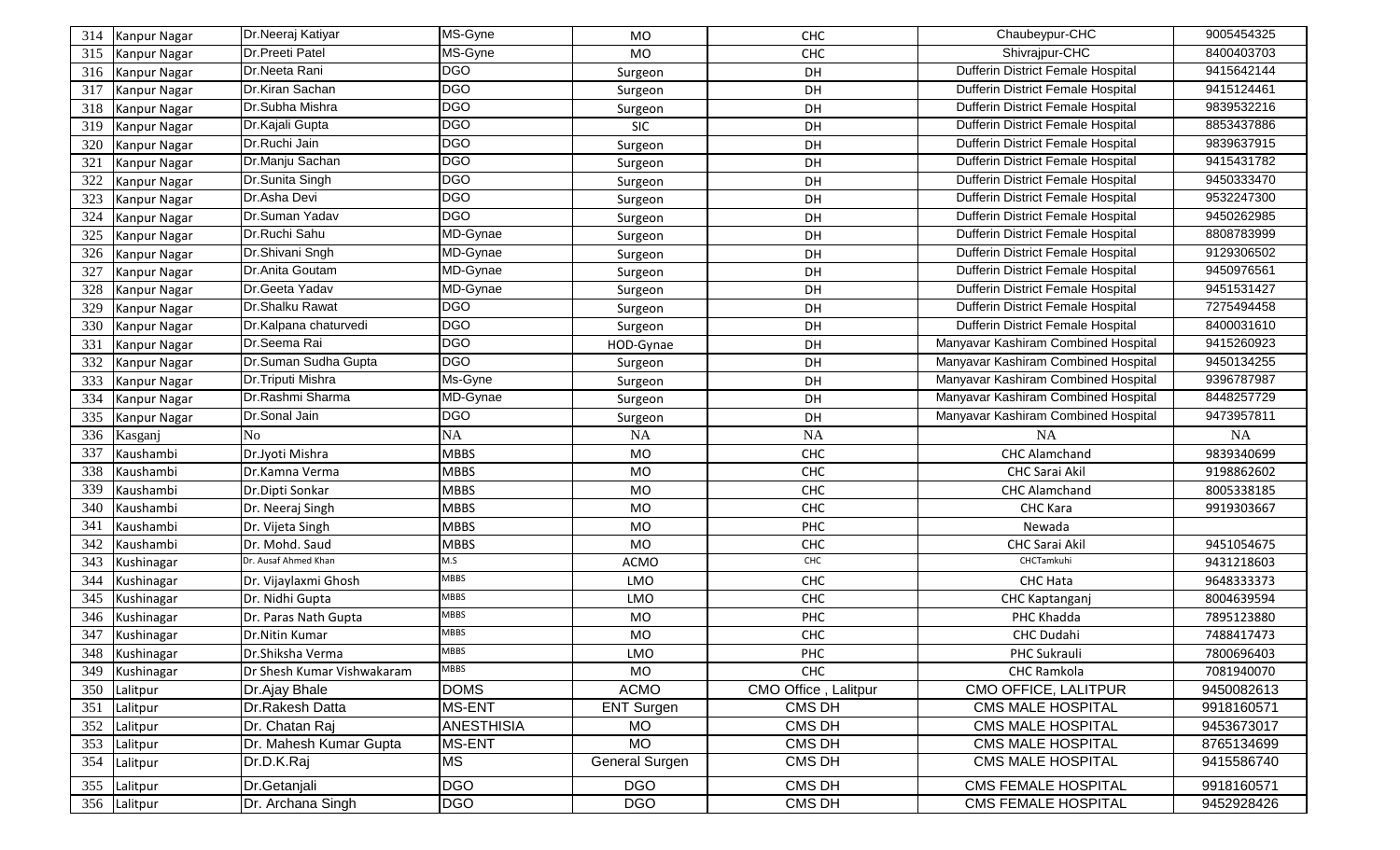| 357 | Lalitpur    | Dr. RajNarayan           | <b>DCH</b>    | <b>DCH</b>               | CMS DH                      | <b>CMS FEMALE HOSPITAL</b>  | 9889883188 |
|-----|-------------|--------------------------|---------------|--------------------------|-----------------------------|-----------------------------|------------|
| 358 | Lalitpur    | Dr. Ashu Bajaj           | <b>MBBS</b>   | <b>MO</b>                | CMS DH                      | <b>CMS FEMALE HOSPITAL</b>  | 8005038806 |
| 359 | Lalitpur    | Dr. V.P. Etaliya         | <b>DGO</b>    | <b>MO</b>                | CMS DH                      | <b>CMS FEMALE HOSPITAL</b>  | 9450032796 |
| 360 | Lalitpur    | Dr.R.K Soni              | <b>D-ORTH</b> | <b>Orthopadic Surgen</b> | CMO Office, Lalitpur        | CMO Office, Lalitpur        | 9415055624 |
| 361 | Lalitpur    | Dr. Nidhi Dixit          | <b>MBBS</b>   | <b>MO</b>                | <b>CHC</b>                  | <b>CHC TALBEHAT</b>         | 8005411268 |
| 362 | Lalitpur    | Dr. S.A. Khan            | <b>MBBS</b>   | <b>MO</b>                | <b>CHC</b>                  | <b>CHC TALBEHAT</b>         | 9415475540 |
| 363 | Lalitpur    | Dr. Anurag Bajaj         | <b>MBBS</b>   | <b>MO</b>                | <b>CHC</b>                  | <b>CHC TALBEHAT</b>         | 9415030017 |
| 364 | Lalitpur    | Dr. Sushil Kumar         | <b>MBBS</b>   | <b>MO</b>                | <b>CHC</b>                  | <b>CHC MEHRONI</b>          | 9889314664 |
| 365 | Lalitpur    | Dr. Neha Joshi           | <b>MBBS</b>   | <b>MO</b>                | CHC                         | CHC Madawara                | 9616684845 |
| 366 | Lalitpur    | Dr. Dheerendra Vaidhya   | <b>MBBS</b>   | MO                       | TB Clinic, Ltp              | TB Clinic, Ltp              | 9793401759 |
| 367 | Lalitpur    | Dr. Chhatra Pal Singh    | <b>MBBS</b>   | <b>MO</b>                | <b>PHC</b>                  | PHC BIRDHA                  | 7518899725 |
| 368 | Lalitpur    | Dr. Navneet Kumar        | <b>MBBS</b>   | <b>MO</b>                | PHC                         | PHC JAKHAURA                | 7905629379 |
| 369 | Lalitpur    | Dr. Nitin Kansoriya      | <b>MBBS</b>   | <b>MO</b>                | PHC                         | <b>NPHC HINGORA</b>         | 7376329285 |
| 370 | Lalitpur    | Dr. Nitin Bajaj          | <b>MBBS</b>   | <b>MO</b>                | PHC                         | NPHC POORAVIRDHA            | 9651603096 |
| 371 | Lalitpur    | Dr. Pooja Gupta          | <b>MBBS</b>   | <b>MO</b>                | CHC                         | NPHC POORA KALAN            | 8299536726 |
| 372 | Lalitpur    | Dr. Kuldeep Singh Rajput | <b>MBBS</b>   | <b>MO</b>                | CH <sub>C</sub>             | <b>CHC MEHRONI</b>          | 9415944466 |
| 373 | Lalitpur    | Dr. Amit Tiwari          | <b>MBBS</b>   | <b>MO</b>                | <b>PHC</b>                  | CHC Madawara                | 7524005139 |
| 374 | Lalitpur    | Dr. Abhishek Namdev      | <b>MBBS</b>   | <b>MO</b>                | <b>CHC</b>                  | <b>CHC TALBEHAT</b>         | 9009690767 |
| 375 | Lalitpur    | Dr. Ajay Kumar Khare     | <b>MBBS</b>   | <b>MO</b>                | <b>PHC</b>                  | NPHC Kalyanpura             | 9651575166 |
| 376 | Lalitpur    | Dr. Sashank Sahu         | <b>MBBS</b>   | <b>MO</b>                | <b>CHC</b>                  | CHC Bar                     | 9453497409 |
| 377 | Lalitpur    | Dr. Avneesh Sahu         | <b>MBBS</b>   | <b>MO</b>                | PHC                         | NPHC Saidpur                | 9452320441 |
| 378 | Lalitpur    | Dr. Jeeshan Khaun        | <b>MBBS</b>   | <b>MO</b>                | PHC                         | NPHC Kumhedi                | 9637822120 |
| 379 | Lalitpur    | Dr. Sudeep Bhardwaj      | <b>MBBS</b>   | <b>MO</b>                | PHC                         | NPHC Dongrakalan            | 9453030590 |
| 380 | Lalitpur    | Dr. Kuldeep Trivedi      | <b>MBBS</b>   | <b>MO</b>                | PHC                         | <b>NPHC Bhaurra</b>         | 7007816772 |
| 381 | Lalitpur    | Dr. Siddharth Jain       | <b>MBBS</b>   | <b>MO</b>                | <b>PHC</b>                  | NPHC Banpur                 | 8853259640 |
| 382 | Lalitpur    | Dr. Manish Kumar         | <b>MBBS</b>   | <b>MO</b>                | <b>PHC</b>                  | <b>CMS MALE HOSPITAL</b>    | 9936710273 |
| 383 | Lalitpur    | Dr. Vishal Verma         | <b>MBBS</b>   | <b>MO</b>                | CHC                         | CHC Bar                     | 9648677900 |
| 384 | Lalitpur    | Dr. Manulika Verma       | T.Q.M.        | <b>MO</b>                | Hausala Training Centre Ltp | Hausala Training Centre Ltp | 7000659632 |
| 385 | Mahoba      | Dr D K Sullere           | <b>MS</b>     | Surgeon                  | DH                          | DH Mahoba                   | 9450271287 |
| 386 | Mahoba      | Dr Gautam Chandra Verma  | <b>MS</b>     | Surgeon                  | CHC                         | CHC Charkhari               | 9506043544 |
| 387 | Mahoba      | Dr K P Singh             | <b>MS</b>     | Surgeon                  | CHC                         | CHC Panwari                 | 9415145508 |
| 388 | Mahoba      | Dr Kuldeep Singh         | Gynae         | Gynecologist             | CHC                         | <b>CHC Panwari</b>          | 9452304497 |
| 389 | Mahoba      | Dr Mahesh Singh          | <b>MBBS</b>   | <b>MO</b>                | CHC                         | CHC Kabrai                  | 9450040910 |
| 390 | Mahoba      | Dr P K Rajpoot           | <b>MBBS</b>   | MO                       | PHC                         | PHC Jaitpur                 | 9415179412 |
| 391 | Mahoba      | Dr R B Arya              | <b>MBBS</b>   | Surgeon                  | DH                          | DH Mahoba                   | 9450270912 |
| 392 | Mahoba      | Dr S K Verma             | Gynae         | Gynecologist             | DH                          | DWH Mahoba                  | 9415542312 |
| 393 | Maharajganj | Dr Kavita Agrawal        | <b>MBBS</b>   | <b>LMO</b>               | CHC                         | CHC Lashmipur               | 7398728797 |
| 394 | Maharajganj | Dr Viddya Sagar          | <b>MBBS</b>   | MOIC                     | <b>BPHC</b>                 | <b>PHC Siswa</b>            | 9956503509 |
| 395 | Maharajganj | Dr Ramjan Ali            | <b>MBBS</b>   | MO                       | CHC                         | <b>CHC Nichlaul</b>         | 9935648435 |
| 396 | Mainpuri    | Nil                      | Nil           | Nil                      | Nil                         | Nil                         | Nil        |
| 397 | Mathura     | Dr. Anita Sharma         | MBBS DGO      | MO                       | DH                          | <b>DWH</b> Mathura          | 9897220115 |
| 398 | Mathura     | Dr Rashmi Goyal          | MBBS DGO      | GYNE                     | DH                          | DCH Vrindavan               | 9412014882 |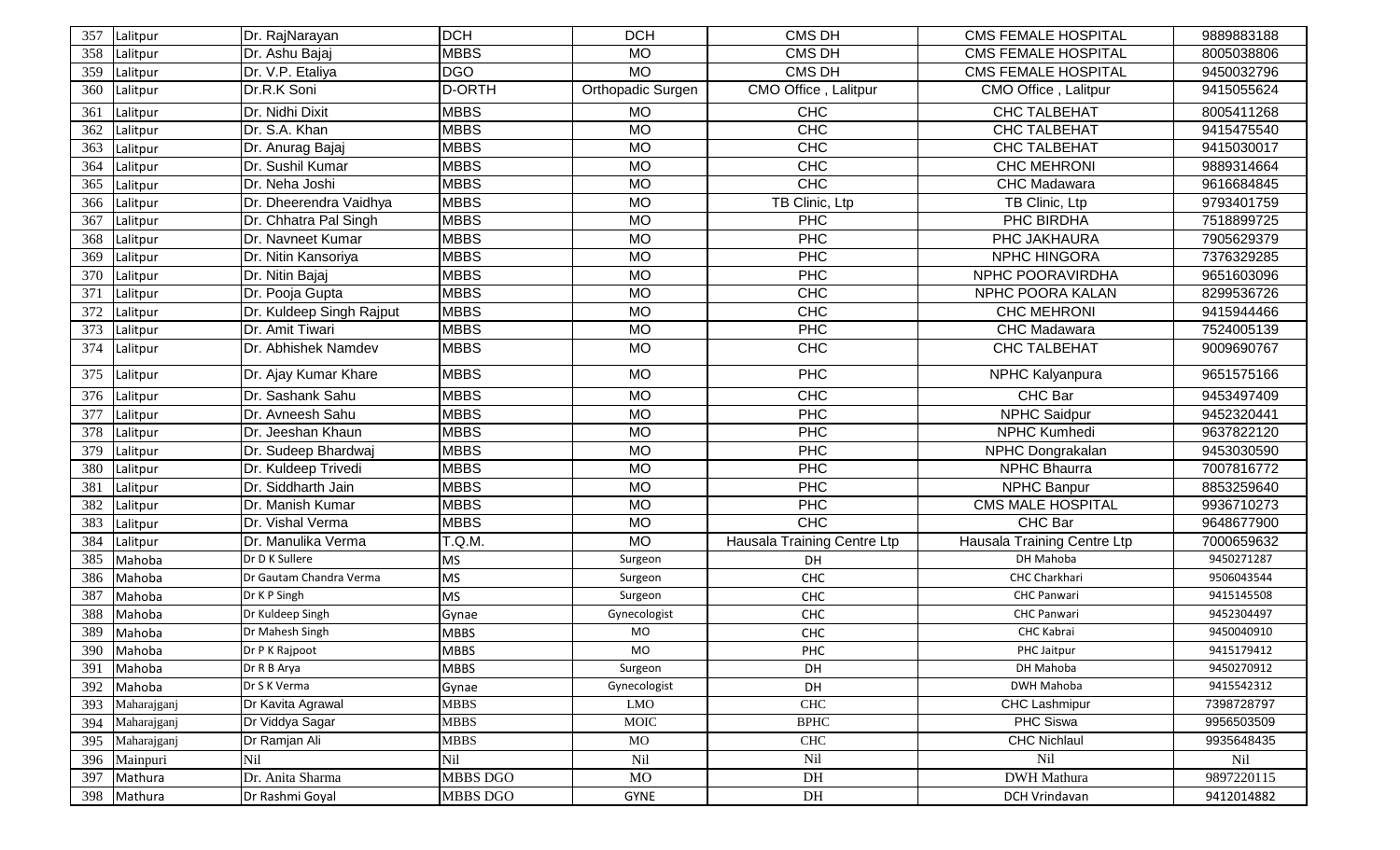| 399 | Mathura       | Dr.Neeta Jain            | <b>MBBS DGO</b> | Consultant       | DH                          | DCH Vrindavan               | 9411104535 |
|-----|---------------|--------------------------|-----------------|------------------|-----------------------------|-----------------------------|------------|
| 400 | Meerut        | Dr. Abhilasha Gupta      | MBBS            | <b>MO</b>        | Medical college             | LLRM college, meerut        | 9411260130 |
| 401 | Meerut        | Dr. Kirti Dubey          | <b>MBBS</b>     | <b>MO</b>        | Medical college             | LLRM college, meerut        | 9837294811 |
| 402 | Meerut        | Dr. Urmila Karya         | <b>MBBS</b>     | <b>MO</b>        | Medical college             | LLRM college, meerut        | 9412104280 |
| 403 | Meerut        | Dr. Rachna Chaudhary     | <b>MBBS</b>     | <b>MO</b>        | Medical college             | LLRM college, meerut        | 9997033575 |
| 404 | Meerut        | Dr. Shakun Singh         | <b>MBBS</b>     | <b>MO</b>        | Medical college             | LLRM college, meerut        | 9411642836 |
| 405 | Meerut        | Dr. Vandna Dhama         | <b>MBBS</b>     | <b>MO</b>        | Medical college             | LLRM college, meerut        | 9760014277 |
| 406 | Meerut        | Dr. Aruna Verma          | MBBS            | <b>MO</b>        | Medical college             | LLRM college, meerut        | 9997706487 |
| 407 | Meerut        | Dr. Priyanka Garg        | <b>MBBS</b>     | <b>MO</b>        | Medical college             | LLRM college, meerut        | 8475002226 |
| 408 | Meerut        | Dr. Anupam Rani          | <b>MBBS</b>     | <b>MO</b>        | Medical college             | LLRM college, meerut        | 9410219500 |
| 409 | Meerut        | Dr. Monika Kashyap       | <b>MBBS</b>     | <b>MO</b>        | Medical college             | LLRM college, meerut        | 7520079362 |
| 410 | Meerut        | Dr. Samita Sharma        | <b>MBBS</b>     | <b>MO</b>        | Medical college             | LLRM college, meerut        | 9837041223 |
| 411 | Meerut        | Dr.Charulata verma       | <b>MBBS</b>     | LMO              | CHC                         | CHC sardhana, Meerut        | 8130715479 |
| 412 | Mirzapur      | Dr. Sanjay Panday        | MS-Surgery      | Surgen           | <b>DWH</b>                  | DWH-MZP                     | 9451623007 |
| 413 | Mirzapur      | Dr. Rakesh Bahaudar      | <b>DGO</b>      | MO               | <b>DWH</b>                  | DWH-MZP                     | 9918220077 |
| 414 | Mirzapur      | Dr. Smriti jaiswal       | <b>DGO</b>      | <b>MO</b>        | <b>DWH</b>                  | <b>DWH-MZP</b>              | 8400231139 |
| 415 | Mirzapur      | Dr. Mukesh Kumar         | <b>MBBS</b>     | <b>MOIC</b>      | PHC- Vijay pur              | PHC- Vijay pur-MZP          | 7839839009 |
| 416 | Mirzapur      | Dr. Manju Lata           | <b>MBBS</b>     | <b>MO</b>        | <b>DWH</b>                  | DWH-MZP                     | 9792202586 |
| 417 | Mirzapur      | Dr. Sanjay Kumar         | <b>MBBS</b>     | <b>MO</b>        | <b>DWH</b>                  | <b>DWH-MZP</b>              | 7007262245 |
| 418 | Mirzapur      | Dr. Kaushal Kumar        | MBBS            | Supiertented     | Marihan                     | Marihan-MZP                 | 9432921505 |
| 419 | Mirzapur      | Dr C. B Patel            | <b>MBBS</b>     | <b>MOIC</b>      | Kachwan                     | Kachwan-MZP                 | 9450333675 |
| 420 | Mirzapur      | Dr. Sant Lal             | <b>MBBS</b>     | <b>MO</b>        | Rajgarh                     | Rajgarh-MZP                 | 9415261273 |
| 421 | Mirzapur      | Dr. Pradeep Kumar        | <b>MBBS</b>     | <b>MOIC</b>      | PHC Gursandi                | PHC Gursandi-MZP            | 9450677466 |
| 422 | Mirzapur      | Dr.Sanjay Singh          | <b>MBBS</b>     | <b>MOIC</b>      | CHC-Lalganj                 | CHC-Lalganj-MZP             | 9450335747 |
| 423 | Mirzapur      | Dr. Reyajuddin Khan      | <b>MBBS</b>     | MO               | NPHC-Hallia                 | NPHC-Hallia-MZP             | 9919712975 |
| 424 | Mirzapur      | Dr. Vikash Ranjan        | <b>MBBS</b>     | <b>MO</b>        | pHC-Chilh                   | pHC-Chilh-MZP               | 9235272138 |
| 425 | Mirzapur      | Dr. Akhilesh Kumar       | <b>MBBS</b>     | <b>MO</b>        | pHC-Sheekhar                | pHC-Sheekhar-MZP            | 8175874280 |
| 426 | Mirzapur      | Dr. Ratnaker Mishra      | <b>MBBS</b>     | <b>MO</b>        | PHC Vijaypur                | PHC Vijaypur-MZP            | 9621913594 |
| 427 | Mirzapur      | Dr. Abhishek Singh       | <b>MBBS</b>     | <b>MO</b>        | CHC-Ahrora                  | CHC-Ahrora-MZP              | 9654876301 |
| 428 | Mirzapur      | Dr.Ravi Raj              | <b>MBBS</b>     | <b>MO</b>        | NPHC-Pandri                 | NPHC-Pandri-MZP             | 9161642464 |
| 429 | Mirzapur      | Dr. Suman Kumar          | <b>MBBS</b>     | <b>MO</b>        | NPHC-Rajgarh                | NPHC-Rajgarh-MZP            | 9451571534 |
| 430 | Mirzapur      | Dr.Vivek Mohan           | <b>MBBS</b>     | <b>MO</b>        | NPHC-Jamalpur               | NPHC-Jamalpur-MZP           | 9161067676 |
| 431 | Mirzapur      | Dr. Manoramjan Kumar Rai | <b>MBBS</b>     | <b>MO</b>        | CHC-Vindhyachal             | CHC-Vindhyachal-MZP         | 8177088342 |
| 432 | Mirzapur      | Dr. Santosh Kumar Varma  | <b>MBBS</b>     | <b>MO</b>        | NPHC-Dharammalpur           | NPHC-Dharammalpur-MZP       | 9454761322 |
| 433 | Mirzapur      | Dr.Bharat Chandra Yadav  | <b>MBBS</b>     | MO               | NPHC-Jamua                  | NPHC-Jamua-MZP              | 9795091942 |
| 434 | Moradabad     |                          | 0 <sub>0</sub>  | $\mathbf{0}$     | $\Omega$                    | U                           | $\Omega$   |
| 435 | Muzaffarnagar | Dr. Amita Garg           | <b>DGO</b>      | CMS <sub>1</sub> | District Women Hospital Mzn | Roorkee Road, Muzaffarnagar | 9634092040 |
| 436 | Muzaffarnagar | Dr. Anita Singh          | <b>DGO</b>      | Sr. Cons.        | District Women Hospital Mzn | Roorkee Road, Muzaffarnagar | 9456888299 |
| 437 | Muzaffarnagar | Dr. Abha Atre            | <b>MBBS</b>     | MO               | District Women Hospital Mzn | Roorkee Road, Muzaffarnagar | 9719366414 |
| 438 | Muzaffarnagar | Dr. Murli Bhaskar        | <b>MBBS</b>     | <b>MO</b>        | District Women Hospital Mzn | Roorkee Road, Muzaffarnagar | 8191359099 |
| 439 | Muzaffarnagar | Dr. Savita Gupta         | <b>MBBS</b>     | <b>MO</b>        | District Women Hospital Mzn | Roorkee Road, Muzaffarnagar | 9457115266 |
| 440 | Muzaffarnagar | Dr. M.K. Sharma          | MS              | <b>MO</b>        | District Male Hospital      | Roorkee Road, Muzaffarnagar | 9412409293 |
| 441 | Pilibhit      | Dr. Pshpa Pant           | <b>MBBS</b>     | Sr. Consultant   | DH                          | DWH-PILIBHIT                | 8859369562 |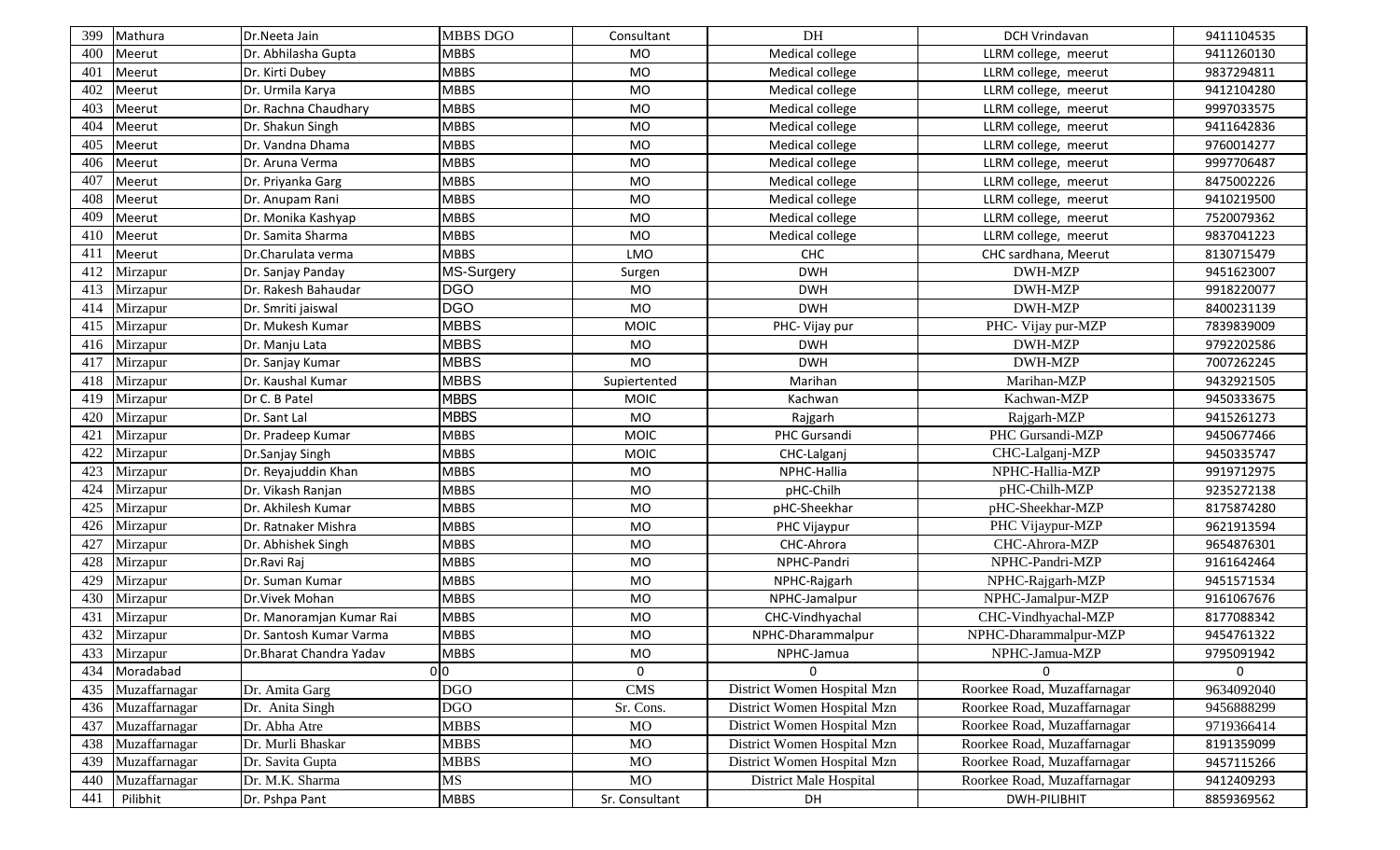| 442 | Pilibhit         | Dr.Anjali Singh           | <b>MBBS</b>      | LMO                          | DH                    | <b>DWH-PILIBHIT</b>             | 9450591131  |
|-----|------------------|---------------------------|------------------|------------------------------|-----------------------|---------------------------------|-------------|
| 443 | Pilibhit         | Dr. Vineeta Chaturvedi    | <b>DGO</b>       | Sr. Consultant               | DH                    | DWH-PILIBHIT                    | 9412293451  |
| 444 | Pilibhit         | Dr. Era Bhardwaj          | <b>MBBS</b>      | LMO                          | CHC-Nuriya            | <b>CHC-NURIYA</b>               | 8191900506  |
| 445 | Pilibhit         | Dr. Anju singh            | <b>MBBS</b>      | <b>LMO</b>                   | CHC-Bisalpur          | CHC--Bisalpur                   | 9411423498  |
| 446 | Pratapgarh       | Neelima Sonkar            | MS-Gynae         | Sr Consultant                | <b>DH</b>             | <b>DWH Pratapgarh</b>           | 9450261012  |
| 447 | Pratapgarh       | Reeta Dubey               | MS-Gynae         | <b>CMS</b>                   | DH                    | <b>DWH Pratapgarh</b>           | 7317433847  |
| 448 | Pratapgarh       | Reena Prasad              | MS-Gynae         | Sr Consultant                | DH                    | <b>DWH Pratapgarh</b>           | 9415615415  |
| 449 | Pratapgarh       | Mahendra Pratap           | MS- Gen. Surgery | Suptt.                       | CHC                   | <b>CHC Patti</b>                | 9412010191  |
| 450 | Pratapgarh       | Imtiyaz Ahmad             | MS- Gen. Surgery | <b>MO</b>                    | DH                    | <b>DMH Pratapgarh</b>           | 9651620306  |
| 451 | Pratapgarh       | Vartika Singh             | <b>MBBS</b>      | <b>MO</b>                    | DH                    | <b>DWH Pratapgarh</b>           | 9005363582  |
| 452 | Pratapgarh       | Dr.Anupam Chaudhri        | <b>MBBS</b>      | <b>MO</b>                    | CHC                   | <b>CHC Amargarh</b>             | 9455999650  |
| 453 | Pratapgarh       | Dr.Rajan Kumar Sharma     | <b>MBBS</b>      | <b>MO</b>                    | <b>PHC</b>            | PHC Kusuwapur                   | 9454842606  |
| 454 | Pratapgarh       | Dr.Parul Saxena           | <b>MBBS</b>      | <b>MO</b>                    | <b>CHC</b>            | <b>CHC Raniganj</b>             | 9956893057  |
| 455 | Pratapgarh       | Dr.Vandana Jaiswal        | <b>MBBS</b>      | <b>MO</b>                    | <b>TB Hospital</b>    | TB.Hospital PBH.                |             |
| 456 | Raebareli        | Dr.Nirmala Shahu          | M.B.B.S, D.G.O   | M.O.                         | District Hospital     | <b>District Hospital Female</b> | 8004316964  |
| 457 | Raebareli        | Dr.Tauhida Khan           | M.B.B.S, D.G.O   | M.O.                         | District Hospital     | <b>District Hospital Female</b> | 9452221505  |
| 458 | Raebareli        | Dr. J.K.Lal               | M.B.B.S, M.S.    | M.O.                         | District Hospital     | District Hospital Male          | 9415743241  |
| 459 | Raebareli        | Dr.Anil Kumar Jaisal      | M.B.B.S, M.S.    | <b>Medical Suprintendent</b> | CHC Bachhrawa         | CHC Bachhrawa                   | 9450506516  |
| 460 | Raebareli        | Dr. Pradeep Agrawal       | M.B.B.S, M.S.    | <b>Medical Suprintendent</b> | CHC Khajurgaon        | CHC Khajurgaon                  | 9415076290  |
| 461 | Raebareli        | Dr. Mahmud Akhtar         | M.B.B.S, M.S.    | <b>Medical Suprintendent</b> | CHC Unchahar          | CHC Unchahar                    | 9450189575  |
| 462 | Rampur           | Dr. Charu Dhall           | <b>MS</b>        | Gen Sur                      | DH                    | <b>DMH</b>                      | 8392911507  |
| 463 | Rampur           | Dr. Rajesh Kumar          | MS               | Gen Sur                      | DH                    | <b>DMH</b>                      | 9415175648  |
| 464 | Sant Kabir Nagar | Dr. Anju Mishra           | <b>MBBS</b>      | <b>MO</b>                    | <b>CHC</b>            | Haisar Bazar                    | 9453012309  |
| 465 | Sant Kabir Nagar | Dr. Ravi Pandey           | Gynae            | <b>DGO</b>                   | <b>CDH</b>            | <b>CDH</b>                      | 9415586889  |
| 466 | Sant Kabir Nagar | Dr. Uma Srivastava        | <b>DGO</b>       | <b>DGO</b>                   | <b>CDH</b>            | <b>CDH</b>                      | 9936676318  |
| 467 | Sant Kabir Nagar | Dr. Sadaf Saqueel         | <b>MBBS</b>      | <b>MO</b>                    | <b>PHC</b>            | Baghauli                        | 7376333036, |
|     |                  |                           |                  |                              |                       |                                 | 9984610202  |
| 468 | Sant Kabir Nagar | Dr. Nidhi Gupta           | <b>MBBS</b>      | <b>MO</b>                    | CHC                   | Khalilabad                      | 9452953413  |
| 469 | Sambhal          | Dr Manoj Kumar            | <b>MBBS</b>      | <b>MOIC</b>                  | CHC                   | CHC Junawai District Sambhal    | 9450029999  |
| 470 | Shahjahanpur     | Dr-Seema Singh            | <b>DGO</b>       | <b>MO</b>                    | <b>DWH</b>            | DWh-Shahjahanpur                | 9457281898  |
| 471 | Shahjahanpur     | Dr-Ram Kumar              | <b>MBBS</b>      | <b>MO</b>                    | <b>CHC</b>            | CHC-Pouyan Shahjahanpur         | 8868941101  |
| 472 | Shahjahanpur     | Dr-Renu Meena             | <b>MBBs</b>      | Mo                           | <b>CHC</b>            | CHC-Pouyan Shahjahanpur         | 9450231045  |
| 473 | Shahjahanpur     | Dr. Indra                 | <b>DGO</b>       | <b>MO</b>                    | <b>DWH</b>            | DWh-Shahjahanpur                | 8937945678  |
| 474 | Shahjahanpur     | Dr Jiyoti rajput          | <b>MBBS</b>      | MO                           | CHC                   | Tilher                          | 9453041682  |
| 475 | Shahjahanpur     | Dr. KiranGupta            | <b>MBBS</b>      | MO.                          | <b>DWH</b>            | DWh-Shahjahanpur                | 8299760348  |
| 476 | Shamli           |                           | 0 <sub>0</sub>   | 0                            | $\mathbf 0$           | 0                               |             |
| 477 | Shrawasti        |                           | 0 <sup>0</sup>   |                              | $\mathbf 0$           | 0                               | $\Omega$    |
| 478 | Sonebhadra       | Dr. Girdhari Lal          | <b>MBBS</b>      | <b>MOIC</b>                  | <b>BCHC</b>           | CHC Babhani                     | 7310479705  |
| 479 | Sonebhadra       | Dr. Pravesh singh         | <b>MBBS</b>      | MO                           | <b>DCH</b>            | DCH-Robertsganj                 | 9453806041  |
| 480 | Sonebhadra       | Dr. A.P. Singh            | <b>MBBS</b>      | MO                           | APHC                  | APHC-Madhupur                   | 8115737216  |
| 481 | Sonebhadra       | Dr. Daya Shankar          | <b>MBBS</b>      | MO                           | <b>DCH</b>            | DCH-Robertsganj                 | 9415638612  |
| 482 | Sonebhadra       | Dr. Sanjay Singh          | <b>MBBS</b>      | MO                           | <b>APHC</b>           | APHC-Maukala                    | 9794197131  |
| 483 | Sultanpur        | Dr. Hriday Narayan Maurya | <b>MBBS</b>      | <b>MOIC</b>                  | <b>CHC Motigarpur</b> | <b>CHC Motigarpur</b>           | 9450942597  |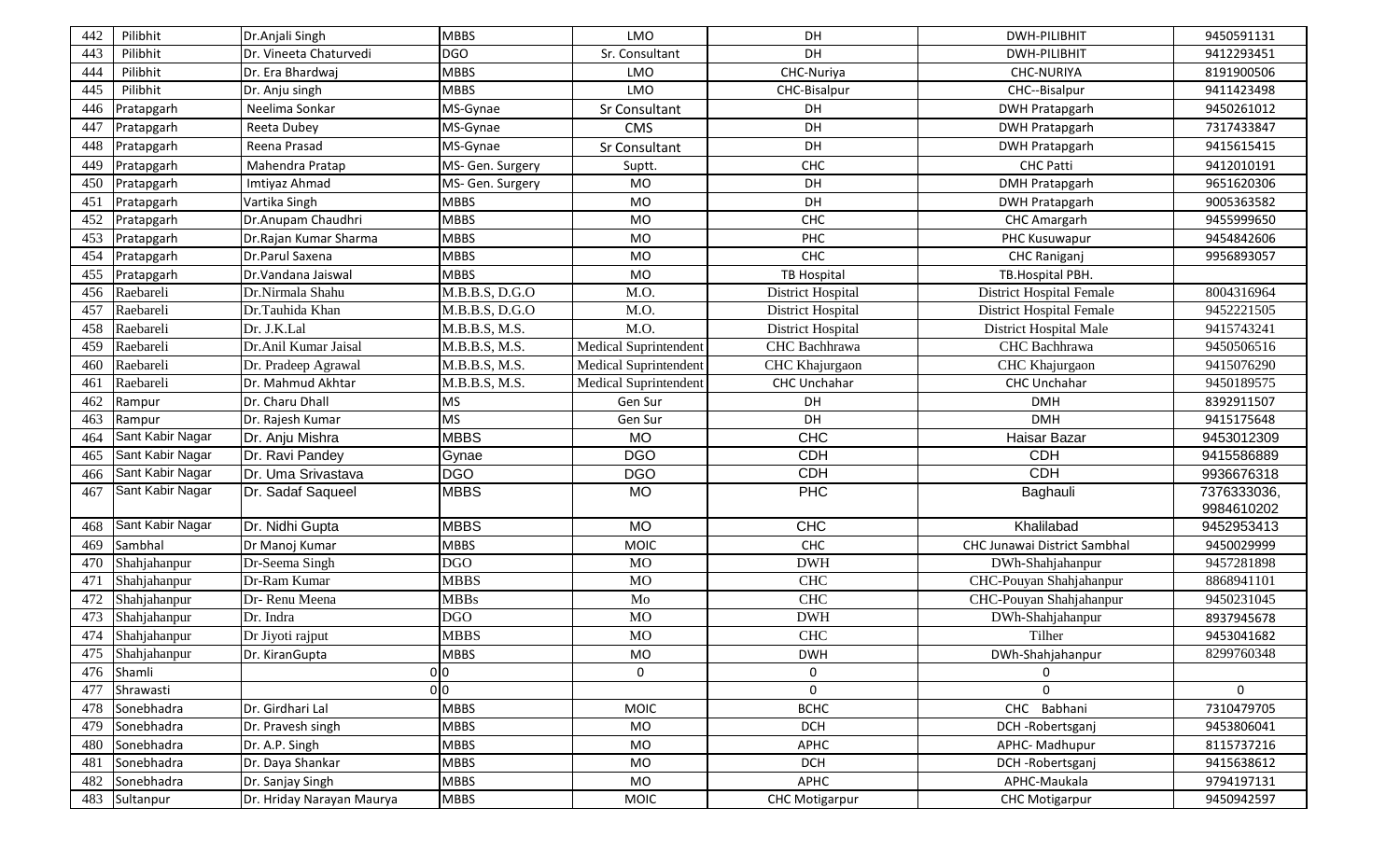| 484<br>Sultanpur | Dr. Ajay Kumar Singh      | <b>MS</b>   | <b>MO</b>         | <b>CHC Kadipur</b>                  | <b>CHC Kadipur</b>                                                               | 9721873819 |
|------------------|---------------------------|-------------|-------------------|-------------------------------------|----------------------------------------------------------------------------------|------------|
| 485<br>Sultanpur | Dr. Salahuddin khan       | <b>MBBS</b> | <b>MOIC</b>       | CHC Lambhua                         | CHC Lambhua                                                                      | 9554373358 |
| 486<br>Sultanpur | Dr. Tarrannum Akhtar      | <b>MBBS</b> | <b>MO</b>         | <b>DWH</b>                          | <b>DWH</b>                                                                       | 9451254967 |
| 487<br>Sultanpur | Dr. Urmila Chaudhari      | <b>MBBS</b> | <b>CMS Female</b> | <b>DWH</b>                          | <b>DWH</b>                                                                       | 8005192761 |
| 488<br>Sultanpur | Dr. Anand Prakash Singh   | <b>DGO</b>  | <b>MO</b>         | <b>DWH</b>                          | <b>DWH</b>                                                                       | 9415077406 |
| 489<br>Sultanpur | Dr. Kaushal Kishor Bhatta | <b>DGO</b>  | <b>MO</b>         | <b>DWH</b>                          | <b>DWH</b>                                                                       | 9450185693 |
| 490<br>Sultanpur | Dr. Vijay Bahadur Singh   | MS          | CMS Male          | <b>District Male Hospital</b>       | <b>District Male Hospital</b>                                                    | 9415046031 |
| 491<br>Sultanpur | Dr. Jitendra Maurya       | MS          | <b>DLO</b>        | <b>District Head Quarter</b>        | <b>District Head Quarter</b>                                                     | 9451584019 |
| 492<br>Sultanpur | Dr. Sarita Singh          | <b>MBBS</b> | <b>MO</b>         | Kurebhar                            | Kurebhar                                                                         | 9452241941 |
| 493<br>Sultanpur | Dr. Mithilesh             | <b>MBBS</b> | <b>MO</b>         | CHC Akhandnagar                     | CHC Akhandnagar                                                                  | 9455629597 |
| 494<br>Sultanpur | Dr. Abhay Kumar           | <b>MBBS</b> | <b>MO</b>         | New PHC Rupaipur                    | New PHC Rupaipur                                                                 | 7379225463 |
| 495<br>Sultanpur | Dr. Vivek Kumar           | <b>MBBS</b> | <b>MO</b>         | New PHC Loknathpur                  | New PHC Loknathpur                                                               | 9410202272 |
| 496<br>Sultanpur | Dr. Dr. Kazi Anawar Khan  | <b>MBBS</b> | <b>MOIC</b>       | <b>CHC Kurwar</b>                   | <b>CHC Kurwar</b>                                                                | 9795150803 |
| 497<br>Sultanpur | Dr. Mehi lal Patel        | <b>MS</b>   | <b>MO</b>         | CHC PP Kamaicha                     | CHC PP Kamaicha                                                                  | 8574947453 |
| 498<br>Unnao     | Dr.Pratima Chaudhary      | <b>DGO</b>  | Medical Officer   | ate (Accredited Under Hausla Sajhee | <b>Unnao Medical Centre</b>                                                      | 9335288134 |
| 499<br>Unnao     | Dr Sushma Arya            | <b>DGO</b>  | Medical Officer   |                                     | ate (Accredited Under Hausla Sajheeshma Hospital, Rajdhani Marg, Shuklaganj, Unr | 9839086361 |
| 500<br>Unnao     | Dr D.P.Singh              | <b>DGO</b>  | Medical Officer   | ate (Accredited Under Hausla Sajhee | Nishta Hosital, Unnao                                                            | 9415076119 |
| 501<br>Unnao     | Dr.Ritu Gangwar           | <b>DGO</b>  | Medical Officer   | ate (Accredited Under Hausla Sajhee | Indraprashta Hospital, Unnao                                                     | 9839030049 |
| 502<br>Varanasi  | Dr. Ambuj Kumar Gupta     | <b>MBBS</b> | <b>MO</b>         |                                     | PAC Hospital                                                                     |            |
| 503<br>Varanasi  | Dr. Amit Yadav            | <b>MBBS</b> | <b>MO</b>         | FRU CHC                             | <b>CHC Cholapur</b>                                                              | 9415618809 |
| 504<br>Varanasi  | Dr. Sher Mohammad         | <b>MBBS</b> | <b>MO</b>         | Non FRU CHC                         | PHC Badagaon                                                                     | 9918878699 |
| 505<br>Varanasi  | Dr. Sweta Singh           | <b>MBBS</b> | <b>MO</b>         | Non FRU CHC                         | <b>CHC Mishirpur</b>                                                             | 9473746960 |
| 506<br>Varanasi  | Dr. Rajnath Ram           | <b>MBBS</b> | <b>MO</b>         | Non FRU CHC                         | PHC Chiraigaon                                                                   | 9532551015 |
| 507<br>Varanasi  | Dr. Rahul Singh           | <b>MBBS</b> | <b>MO</b>         | Non FRU CHC                         | PHC Shivpur                                                                      | 9455825016 |
| 508<br>Varanasi  | Dr. Archana Verma         | <b>MBBS</b> | <b>MO</b>         | DH                                  | <b>DWH</b>                                                                       | 7398359476 |
| 509<br>Varanasi  | Dr. Madhu Pandey          | <b>MBBS</b> | <b>MO</b>         | Non FRU CHC                         | PHC Manduadih                                                                    | 9997360729 |
| 510<br>Varanasi  | Dr. Abhishek Kumar Singh  | <b>MBBS</b> | <b>MO</b>         | FRU CHC                             | CHC Araji Line                                                                   | 9453363045 |
| 511<br>Varanasi  | Dr. Farhan Sams           | <b>MBBS</b> | <b>MO</b>         | Non FRU CHC                         | <b>UPHC Adampur</b>                                                              | 9415988724 |
| 512<br>Varanasi  | Dr. Harish Chandra Maurya | <b>MBBS</b> | <b>MO</b>         | Non FRU CHC                         | PHC Pindra                                                                       | 9918901775 |
| 513<br>Varanasi  | Dr. Apechha Aman          | <b>MBBS</b> | <b>MO</b>         | Non FRU CHC                         | <b>CHC Gangapur</b>                                                              | 9935638565 |
| 514<br>Varanasi  | Dr. Rakesh Kumar Gupta    | MBBS        | <b>MO</b>         | <b>DH</b>                           | LBS Ramnagar                                                                     | 9415364838 |
| 515<br>Varanasi  | Dr. Saroj                 | <b>MBBS</b> | <b>MO</b>         | Non FRU CHC                         | CHC Hathi Bazar                                                                  | 9305019838 |
| 516<br>Varanasi  | Dr. Sonal Tripathi        | <b>MBBS</b> | <b>MO</b>         | Non FRU CHC                         | <b>UPHC Mata Anand Mai</b>                                                       | 9454255859 |
| 517<br>Varanasi  | Dr. Archana Singh         | <b>MBBS</b> | <b>MO</b>         | Non FRU CHC                         | PHC Badagaon                                                                     | 9919584520 |
| 518 Varanasi     | Dr. Chanda Tara Sabri     | <b>MBBS</b> | MO                | Non FRU CHC                         | <b>UPHC Chowka Ghat</b>                                                          | 9452884709 |
| 519<br>Varanasi  | Dr. Sangeeta Maurya       | <b>MBBS</b> | MO                | Non FRU CHC                         | <b>UPHC Ordely Bazar</b>                                                         | 9532681809 |
| 520<br>Varanasi  | Dr. Satendra Prakash      | <b>MBBS</b> | MO                | DH                                  | <b>DWH</b>                                                                       | 9453209087 |
| 521<br>Varanasi  | Dr. Needhi Pandey         | <b>MBBS</b> | MO                | Non FRU CHC                         | <b>UPHC Badi Bazar</b>                                                           | 9450485840 |
| 522<br>Varanasi  | Dr. Shrishti Tanya        | <b>MBBS</b> | MO                | DH                                  | <b>DWH</b>                                                                       | 9971705195 |
| 523<br>Varanasi  | Dr. Sumeeta Gupta         | <b>MBBS</b> | MO                | DH                                  | <b>DWH</b>                                                                       | 9453420368 |
| 524<br>Varanasi  | Dr. Kiran Jaiswal         | <b>MBBS</b> | MO                | Non FRU CHC                         | <b>UHC Benia</b>                                                                 | 9140709934 |
| 525<br>J P Nagar | Shri Umesh Mishr          | Chairperson | NA                | $Jan-19$                            | District Magistrate Office, District Amroha                                      | 9454417571 |
| 526 J P Nagar    | Dr. Ramesh Chandra Sharma | Convener    | <b>NA</b>         | Dec-17                              | CMO Office, TP Nagar Choraha Amroha                                              | 9412719250 |